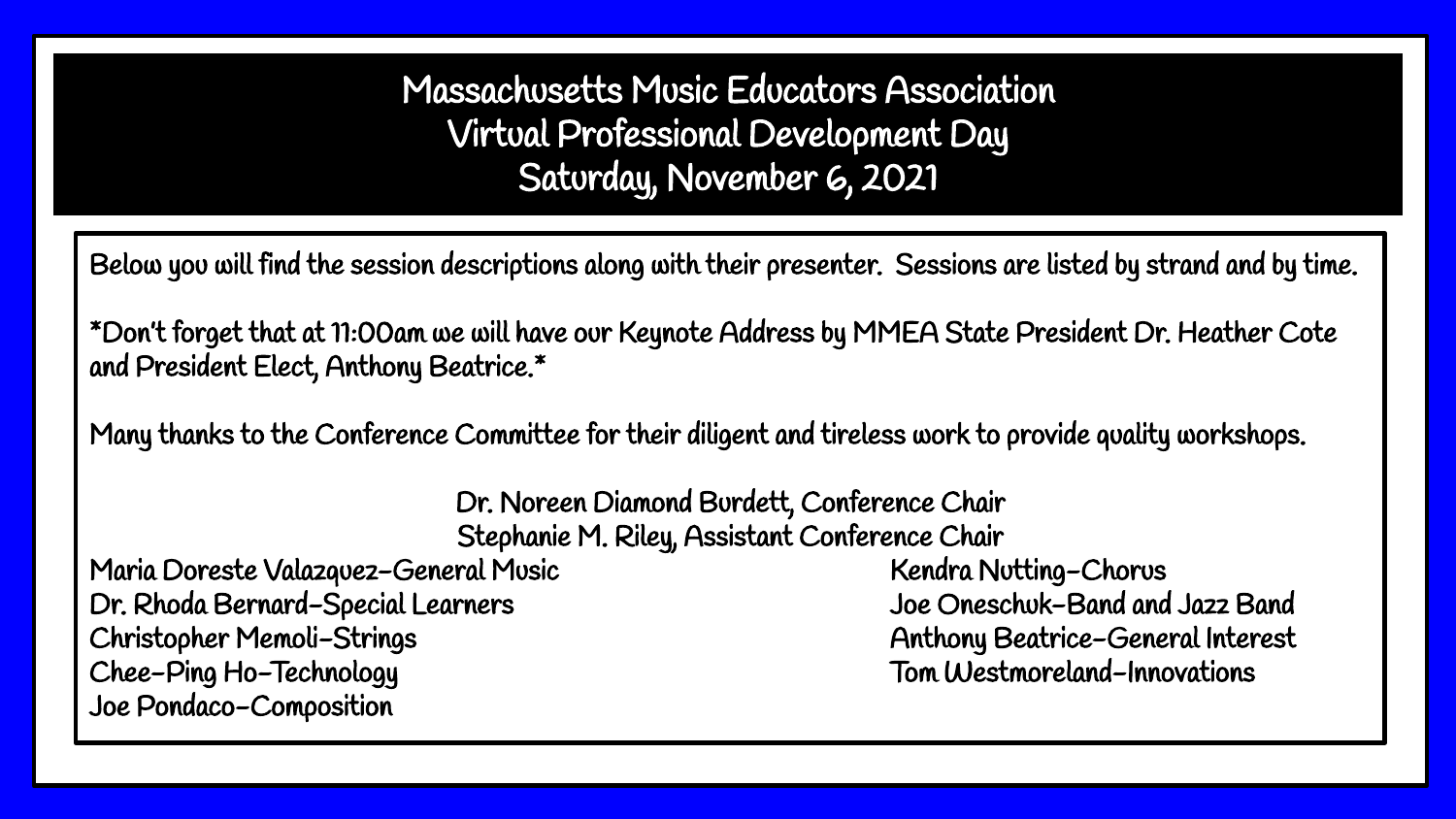# Massachusetts Music Educators Association Virtual Professional Development Day Saturday, November 6, 2021

#### **MMEA Virtual PD Day**

**Saturday** November 6

**Schedule of Sessions** 

|          | <b>General Music</b>                                                                                                                            | <b>Special Learners</b>                                                                                                                                                                                        | <b>Strings</b>                                                                                                                 | <b>Tech</b>                                                                        | <b>Composition</b>                                                                  | <b>Chorus</b>                                                                                                              | <b>Band/Jazz</b>                                                                                                | <b>Admin/Higher Ed</b>                                                                                                               |
|----------|-------------------------------------------------------------------------------------------------------------------------------------------------|----------------------------------------------------------------------------------------------------------------------------------------------------------------------------------------------------------------|--------------------------------------------------------------------------------------------------------------------------------|------------------------------------------------------------------------------------|-------------------------------------------------------------------------------------|----------------------------------------------------------------------------------------------------------------------------|-----------------------------------------------------------------------------------------------------------------|--------------------------------------------------------------------------------------------------------------------------------------|
| 9:00 AM  | <b>Story Time In the Music</b><br><b>Classroom: Steve</b><br><b>Damon</b>                                                                       | <b>The Neurodiverse Music</b><br><b>Classroom: Using</b><br><b>Strengths of Special</b><br><b>Learners and All</b><br><b>Students in Various</b><br><b>Learning Environments:</b><br><b>Brian Wagner-Yeung</b> | <b>Beginning Strings?</b><br><b>Secrets to Success:</b><br><b>Kristine Caruso</b>                                              | <b>Digital Badging in the</b><br><b>Music Classroom:</b><br><b>Stephanie Riley</b> | <b>Composer</b><br><b>Conversations: Joe</b><br><b>Pondaco and Jake</b><br>O'Connor | <b>Stay Gold: 5 Core</b><br><b>Tenets for Building a</b><br><b>Choral Program: Eric</b><br>Posada                          | <b>Basic Woodwind and</b><br><b>Brass Repair for the</b><br><b>Music Educator: Mike</b><br><b>Leonard</b>       | <b>Mentoring From the</b><br><b>Inside Out-Supporting</b><br>the Needs of Today's<br><b>Teachers: Dr. Erin</b><br>Zaffini            |
| 10:00 AM | <b>Engaging Middle</b><br><b>Schoolers-Best</b><br><b>Practices in General</b><br><b>Music: Lovely Hoffman</b>                                  | <b>Making Musical</b><br><b>Connections: String</b><br><b>Orchestra for Special</b><br><b>Learners: Brian Wagner-</b><br>Yeung                                                                                 | <b>Making Musical</b><br><b>Connections: String</b><br><b>Orchestra for Special</b><br><b>Learners: Brian Wagner-</b><br>Yeung |                                                                                    |                                                                                     | <b>A Conversation with</b><br><b>James Burton: James</b><br><b>Burton and Kendra</b><br><b>Nutting</b>                     | <b>Band Recruiting,</b><br><b>Retention, and</b><br><b>Rebuilding: Rebecca</b><br><b>Makara and Dave Daquil</b> | A Pedagogy of Love.<br><b>Transforming Teaching</b><br>and Learning in Music<br><b>Education: Dr. Ruth</b><br>Debrot and Dr. Kinh Vu |
| 11:00 AM | <b>Keynote Presentation:</b><br>Dr. Heather Cote, MMEA<br><b>State President and</b><br><b>Anthony Beatrice,</b><br><b>MMEA President Elect</b> |                                                                                                                                                                                                                |                                                                                                                                |                                                                                    |                                                                                     |                                                                                                                            |                                                                                                                 |                                                                                                                                      |
| 12:00 PM | <b>Ukulele Exploration:</b><br><b>Miles Wilcox</b>                                                                                              |                                                                                                                                                                                                                | <b>Creating Obsessed</b><br><b>Students: How to have a</b><br>90%+ Retention Rate:<br><b>Allison Wilkinson</b>                 | <b>Scratch Coding:</b><br><b>Anthony Beatrice</b>                                  |                                                                                     | <b>Making the Weather:</b><br><b>Cultivating a Thriving</b><br><b>Choral Community:</b><br><b>Lauren Ramey</b>             | <b>Jazz Piano Comping</b><br><b>Tips for the Developing</b><br><b>Jazz Pianist: James</b><br><b>Saltman</b>     |                                                                                                                                      |
| 1:00 PM  | <b>Creating Culturally</b><br><b>Responsive Lessons-</b><br><b>Maria Del Valle and</b><br><b>Lauren De Lago</b>                                 |                                                                                                                                                                                                                |                                                                                                                                | <b>Hip Hop in the Music</b><br><b>Classroom: Meaghan</b><br>O'Connor-Vince         |                                                                                     | <b>Please Don't Stop the</b><br><b>Music: Creating a Space</b><br><b>For Pop Music in Choir:</b><br><b>Eric Rubenstein</b> | <b>Jazz Drum Set Tips for</b><br><b>Developing the Jazz</b><br><b>Drummer-Kevin</b><br><b>Fortunato</b>         | <b>Administration</b><br><b>Roundtable: Anthony</b><br><b>Beatrice, Moderator</b>                                                    |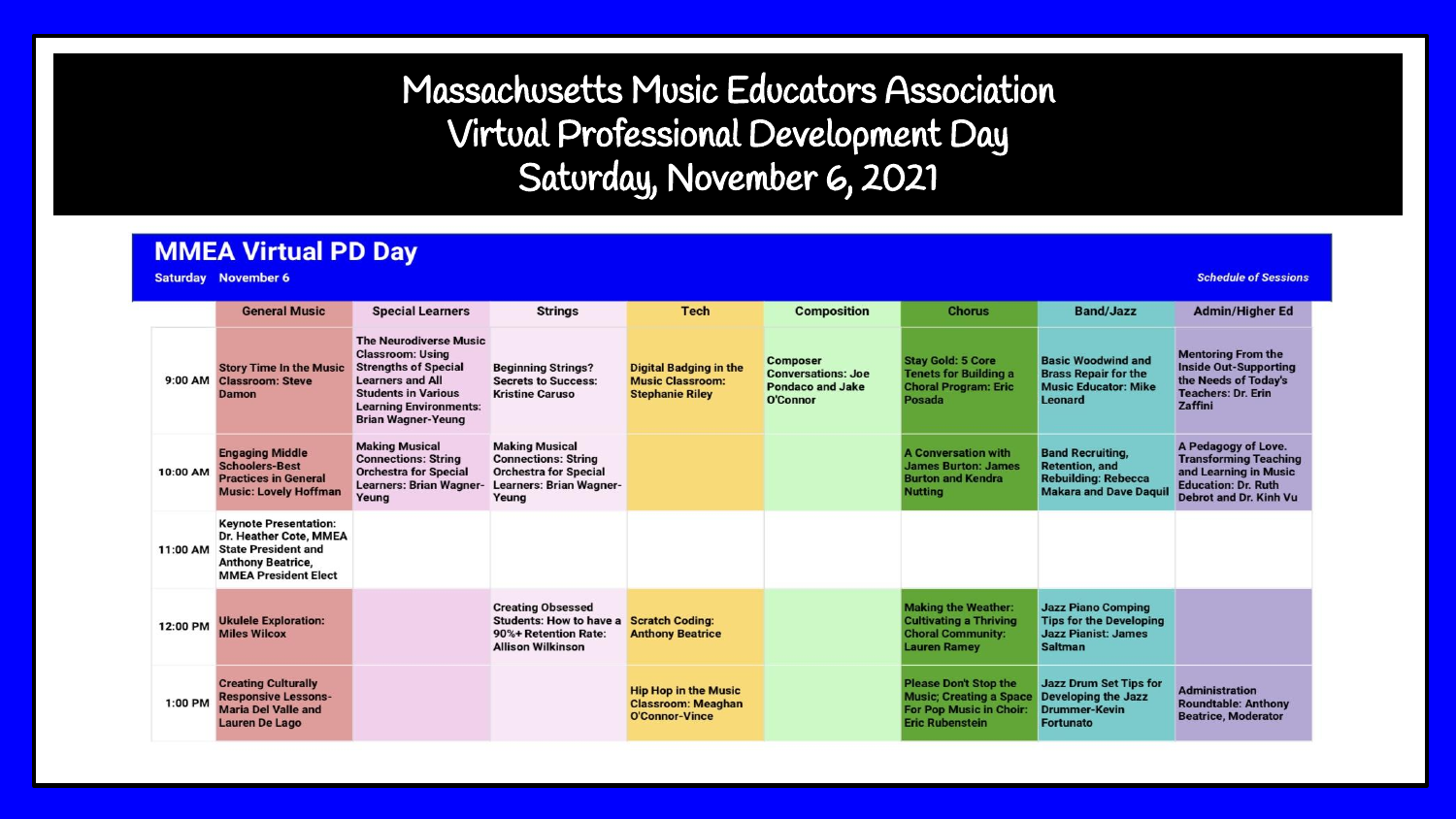Massachusetts Music Educators Association Virtual Professional Development Day Saturday, November 6, 2021

Below are the links to each strand within these slides for ease of navigation. When you get to each strand, you can then also click on the time for each session and be taken directly to the session description.

**[General Music](#page-3-0) Construction [Special Learners](#page-8-0) [Strings](#page-12-0)** [Technology](#page-14-0) [Composition](#page-18-0) [Choral](#page-19-0) [Jazz/Band](#page-24-0) [Higher Ed/Administration](#page-29-0)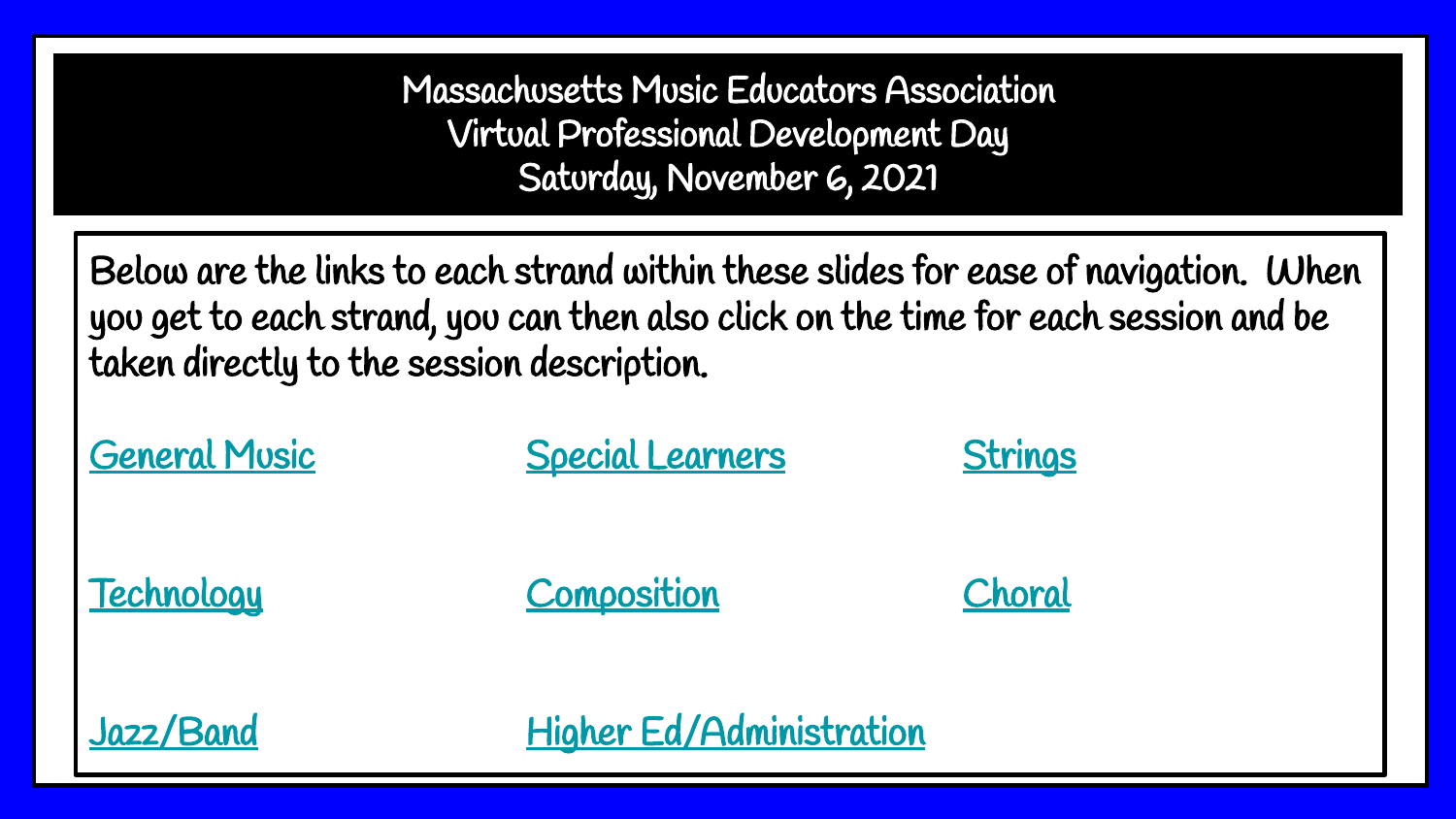<span id="page-3-0"></span>[9:00am](#page-4-0) Story Time in the Music Classroom [10:00am](#page-5-0) Engaging Middle Schoolers-Best Practices in General Music [12:00pm](#page-6-0) Ukulele Exploration [1:00pm](#page-7-0) Creating Culturally Responsive Lessons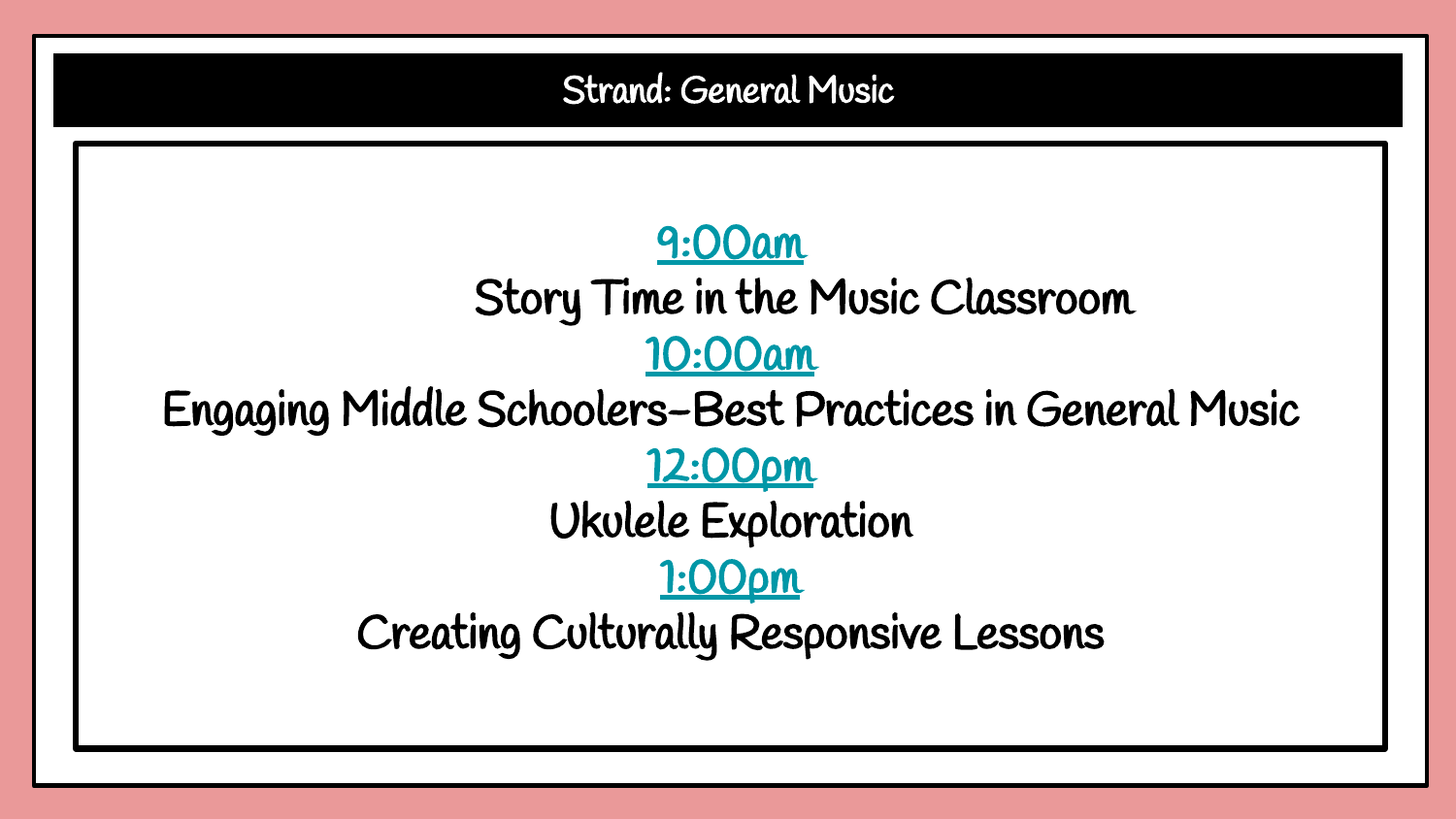#### <span id="page-4-0"></span>9:00am

Story Time in the Music Classroom

Presenter: Steve Damon

Session Description: This session serves as an introduction (or review) of music-related books that music teachers can use in their classes. I read such books as Abiyoyo, Willie Was Different, and Moonlight Over Manhattan. For each book, there is a song or activity that correlates to the National Standards. For instance, after reading The Birth of Little Tune, we will sing the song and participate in an improvisation exercise. Many, many standards are covered.

As with all my sessions, Story Time in the Music Classroom is conducted in a light-hearted manner. After all, I target children between the ages of 4 and 9. Although the session is taught in a light-hearted manner, the participants will find many new books and activities that will help in the music education of their students. Education and fun - all in one clinic.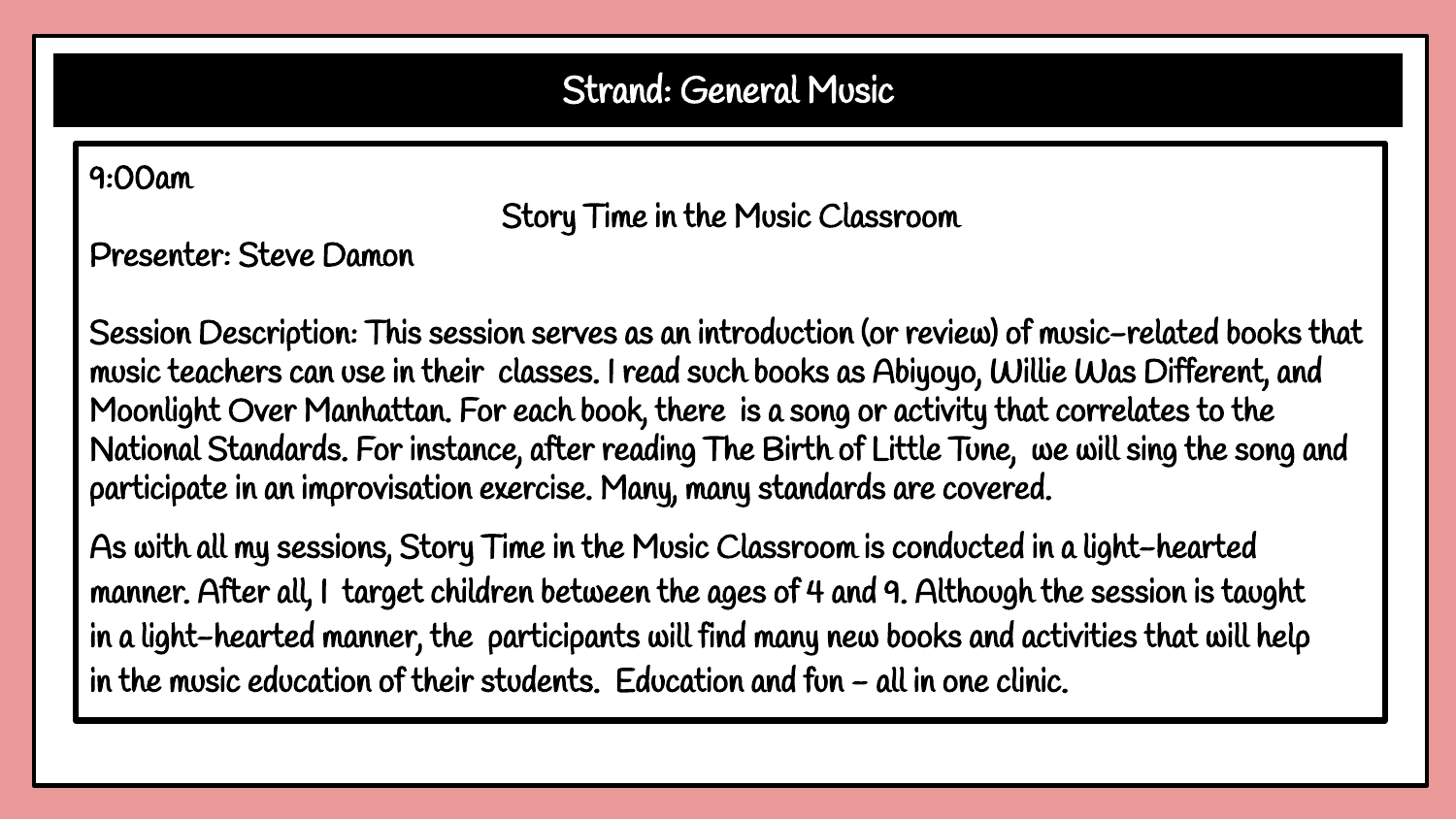# <span id="page-5-0"></span>10:00am

Engaging Middle Schoolers-Best Practices for General Music

# Presenter: Lovely Hoffman

Session Description: Have you ever attended professional development and walked away questioning how you will incorporate what was presented in your classroom? Well, this PD is all about best practices in the Middle School General Music Classroom. Lovely Hoffman-Wine will provide you with the various ways she engages her middle school students and how she incorporates these practices, which focus on student representation in the curriculum, social-emotional learning, and ethnomusicology. You will walk away with resources, strategies, and tools you can incorporate into your classroom right away!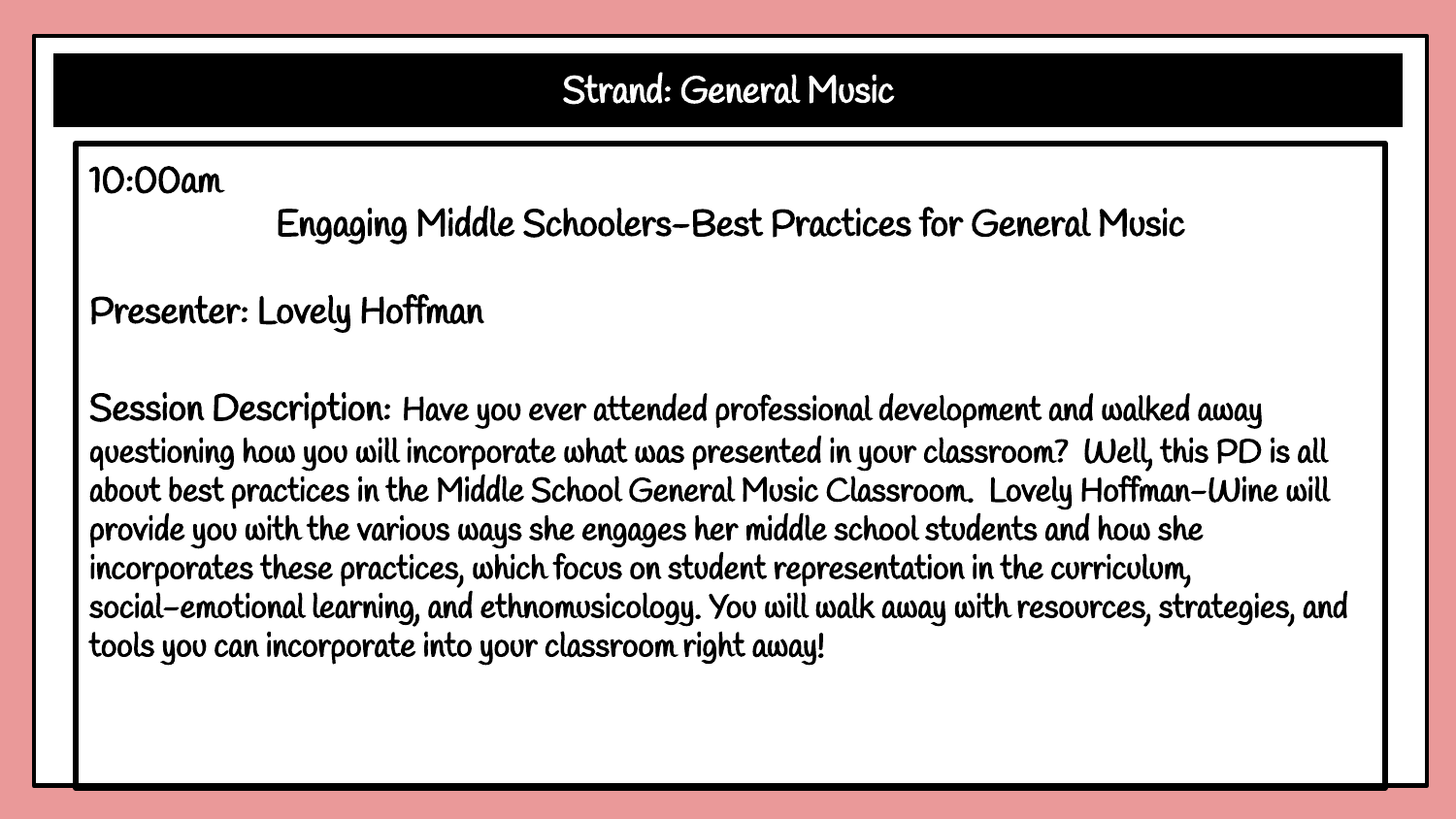#### <span id="page-6-0"></span>12:00pm

# Ukulele Exploration

Presenter: Miles Wilcox

Session Description: The 'ukulele is a versatile instrument that is known for being "easy" for adults to play, but where should we start when teaching the 'ukulele to children? Upper elementary students may be able to learn the "four magic chords" but how can we use the 'ukulele to engage students in early elementary? This session will cover techniques and activities for using the 'ukulele as a teaching tool for diverse elementary students--if you have the instruments and are wondering about where to begin with the curriculum, this is the session for you! The 'ukulele can be used to teach concepts  $\epsilon$  standards you are already covering in a new and fun way, and can be a minimal learning curve for educators. Included in the session will be tips for engaging neurodiverse students.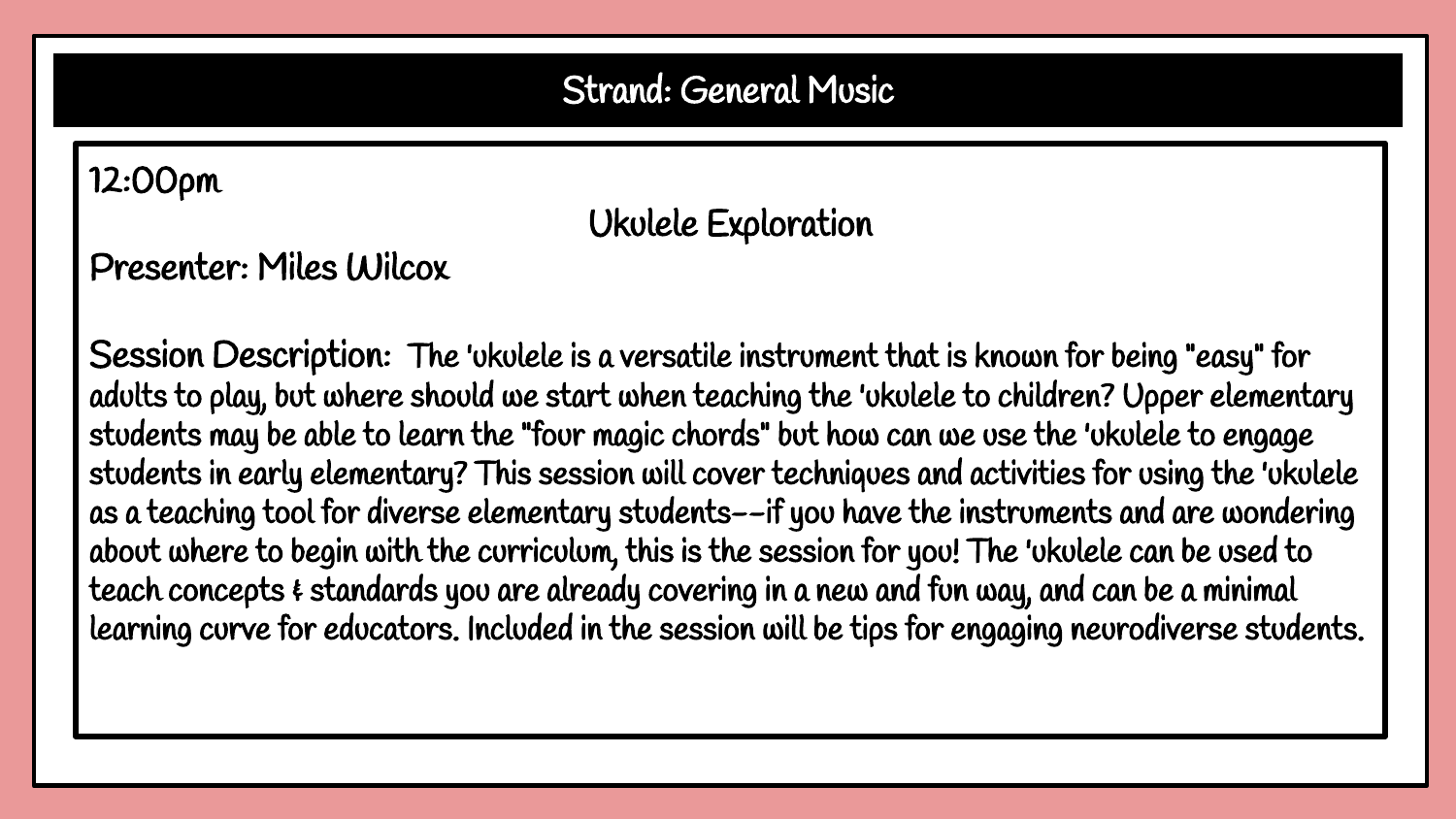# <span id="page-7-0"></span>1:00pm

Creating Culturally Responsive Lessons

Presenter: Maria Del Valle and Lauren De Lago

Session Description: In this session, we will define explicit, implicit, and null curriculum and how to create a curriculum and lessons that are culturally responsive and build bridges.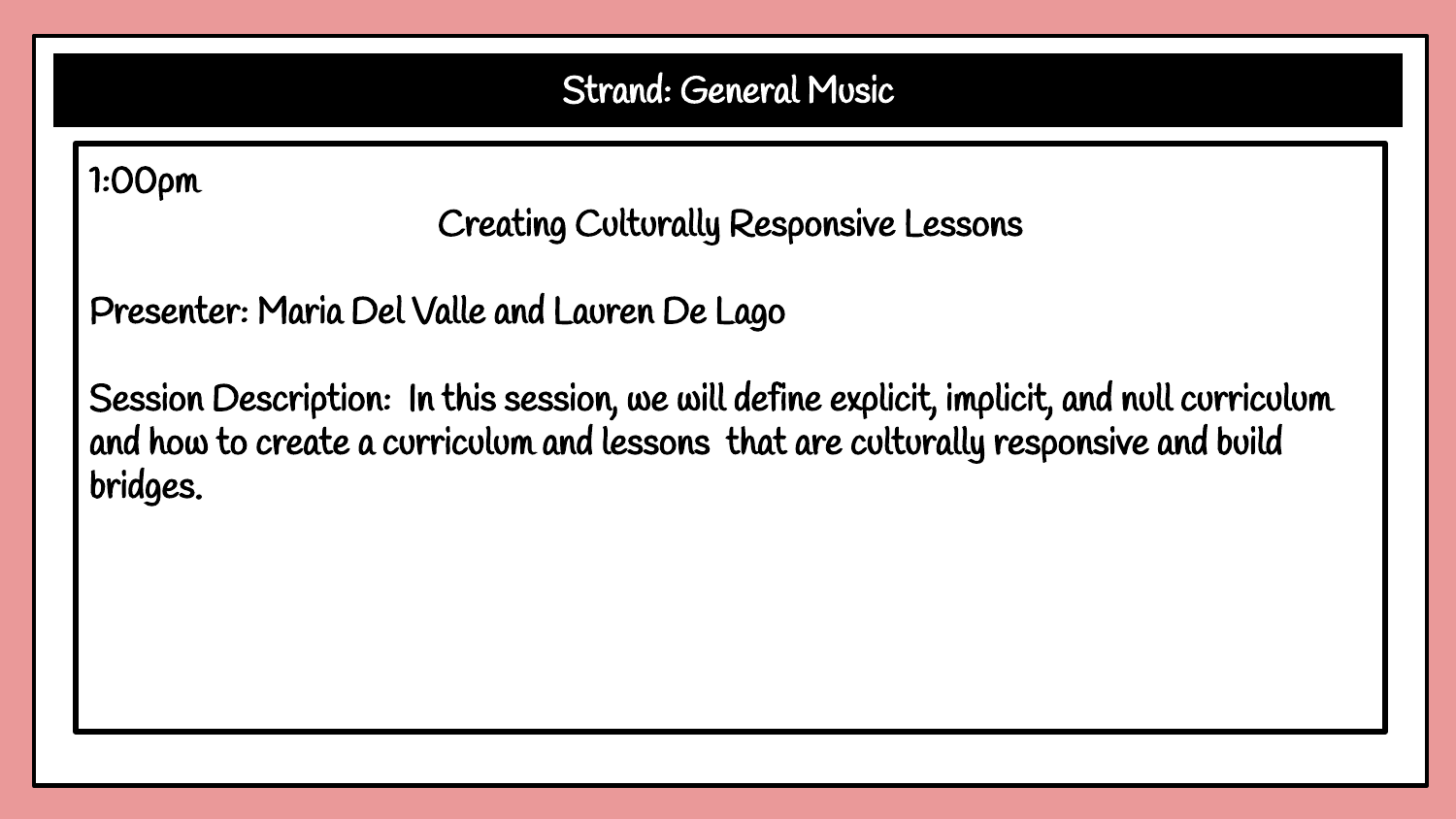Strand: Special Learners

# [9:00am](#page-9-0)

<span id="page-8-0"></span>The Neurodiverse Music Classroom: Using Strengths of Special Learners and All Students in Various Learning Environments

# [10:00am](#page-10-0)

Making Musical Connections: String Orchestra for Special Learners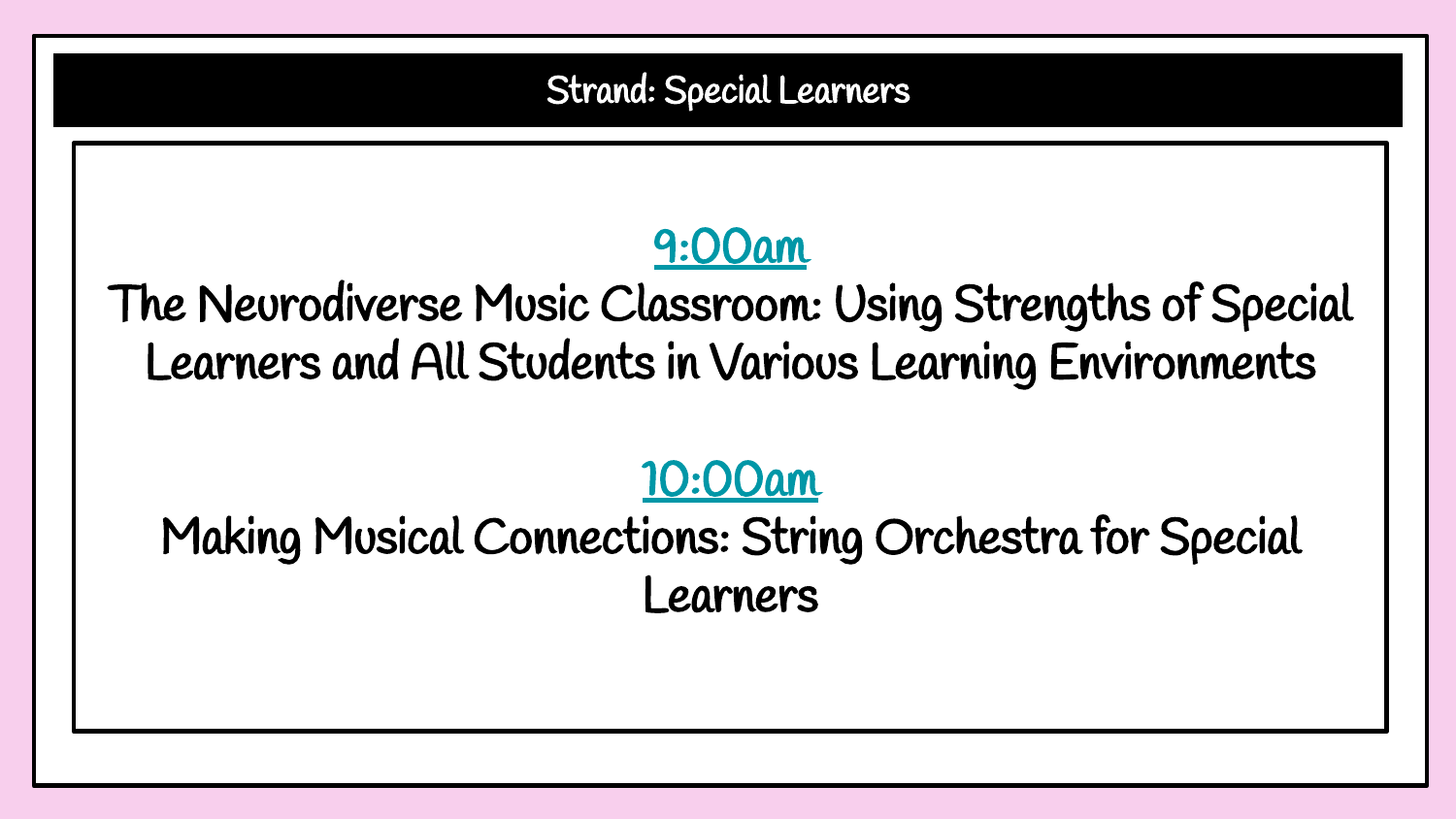# Strand: Special Learners

# <span id="page-9-0"></span>9:00am

The Neurodiverse Music Classroom: Using Strengths of Special Learners and All Students in Various Learning Environments

# Presenter: Brian Wagner-Yeung

Session Description: Neurodiversity is a fairly new trend focusing on incorporating strength-based learning in the classroom and celebrating students' different brain levels. This session will focus on creating a neurodiverse classroom setting by incorporating positive niche construction in musical environments. Such examples include strength awareness, universal design for learning, and creating environmental modifications. This session will cover elementary to secondary settings, in addition to classroom music to performance ensembles.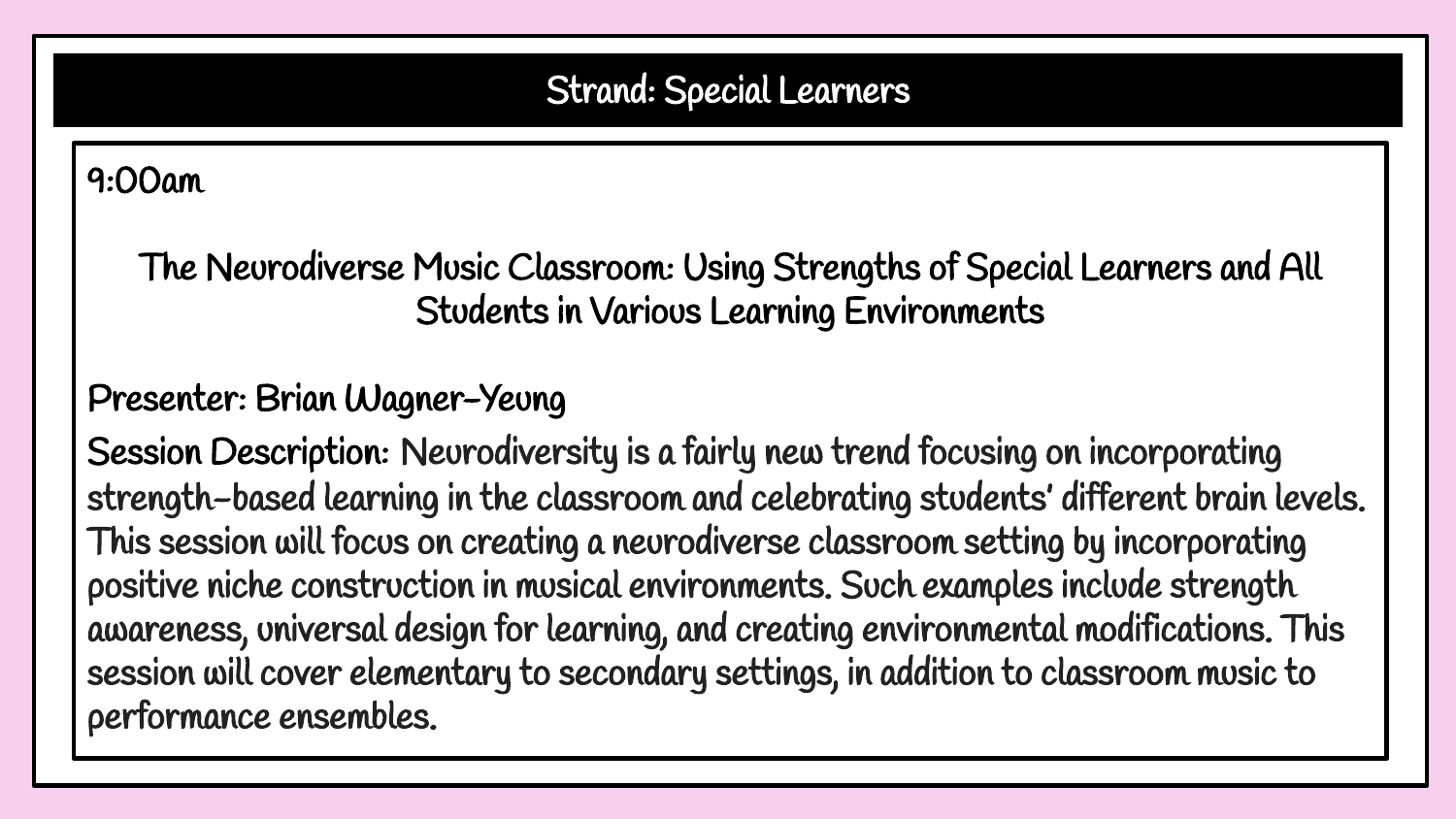# Strand: Special Learners

#### <span id="page-10-0"></span>10:00am

Making Musical Connections: String Orchestra for Special Learners

# Presenter: Brian Wagner-Yeung

Session Description: String orchestra is a vital part of a solid music education experience. All students, including students with special needs, should have the opportunity to participate in a string orchestra. Nevertheless, special adaptations and modifications are needed to provide a structured and meaningful experience for students with special needs. In this session, you will see basic accommodations for students and instruments, adaptations to literacy using color- coding and visual manipulations, and how language development/social skills can be enhanced through music- making.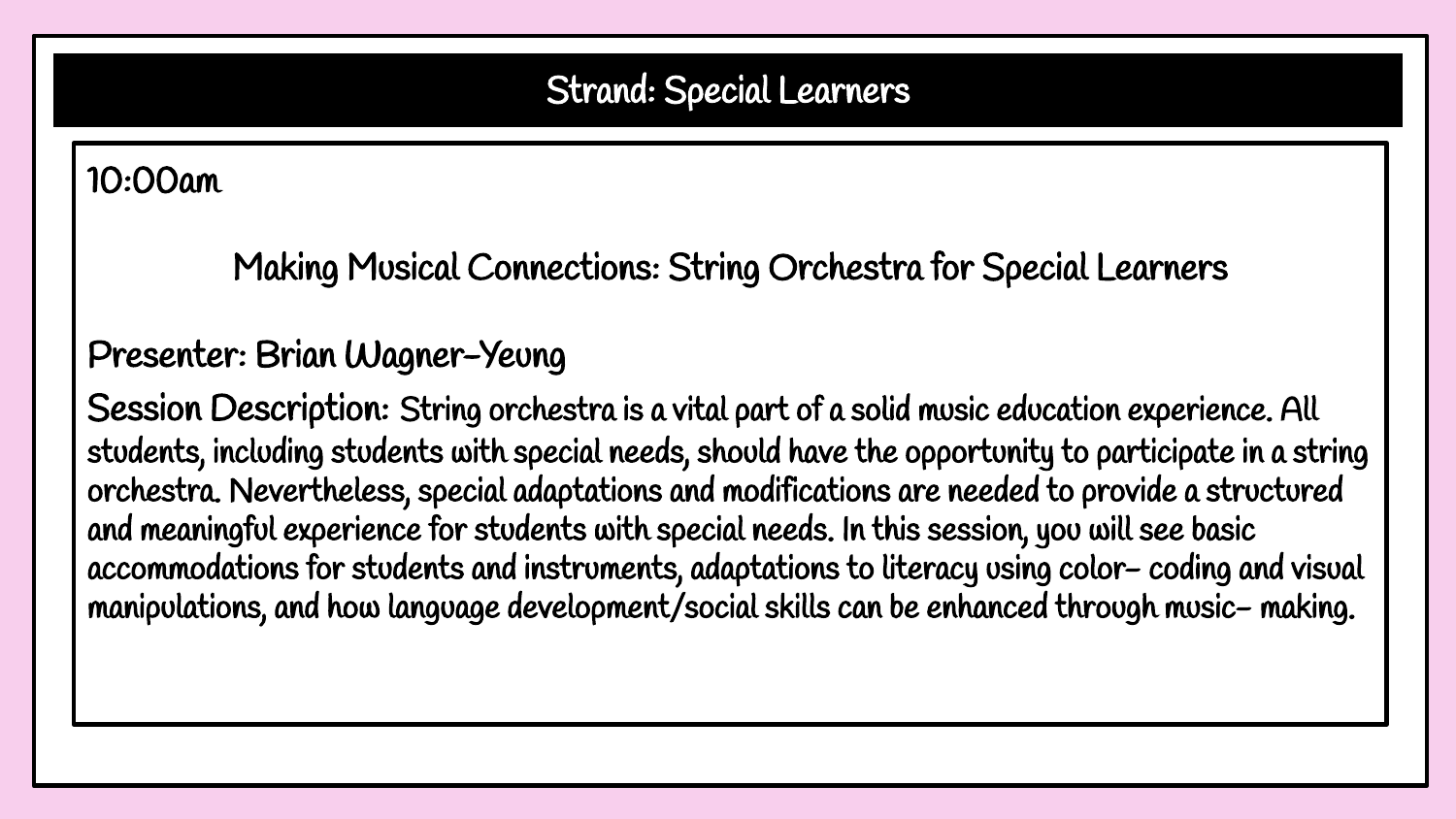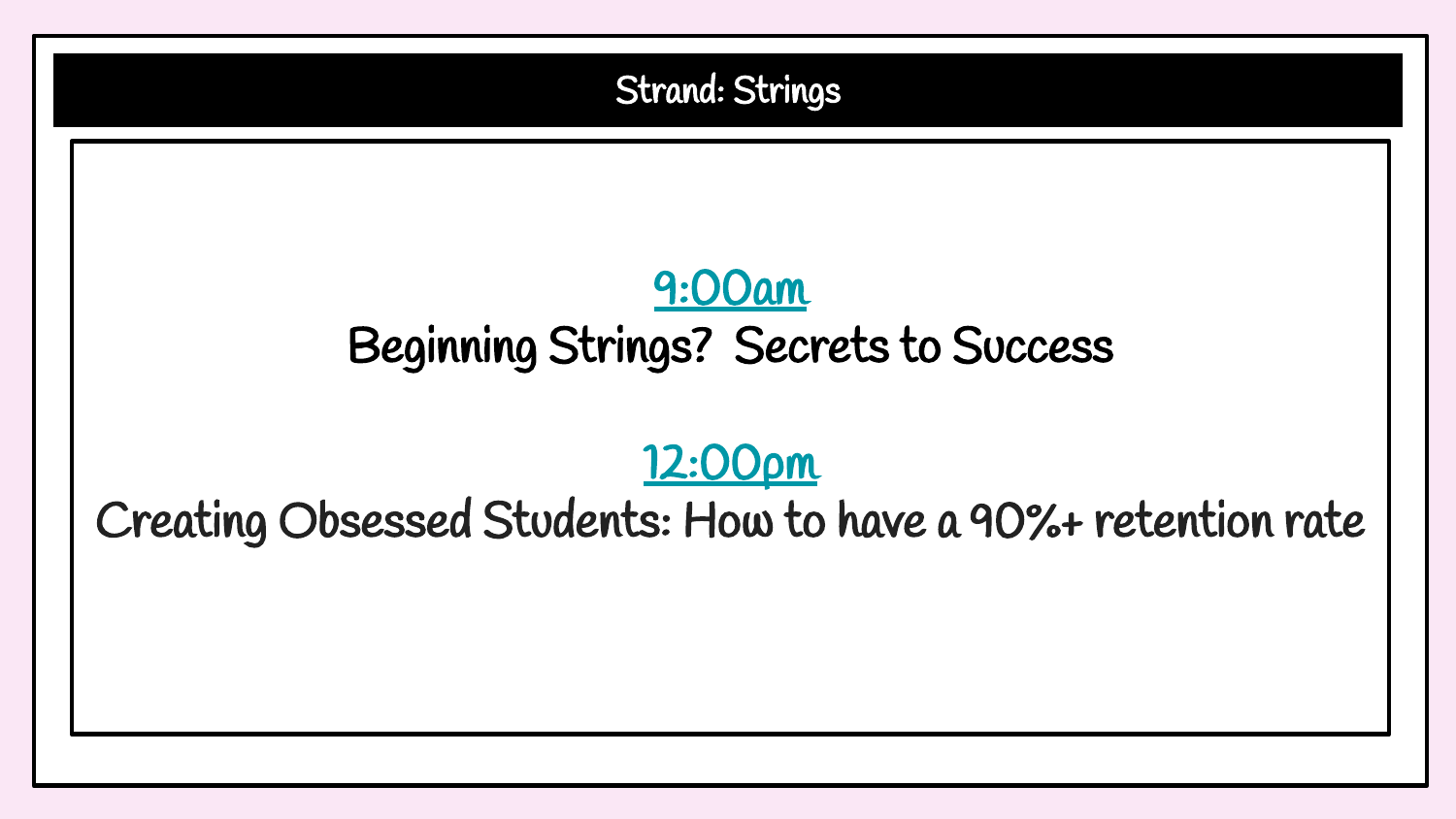# Strand: Strings

#### <span id="page-12-0"></span>9:00am

# Beginning Strings? Secrets to Success

Presenter: Kristina Caruso

Description: This session is all about setting up a program that flourishes with young musicians. Whether you struggle in getting a confident viola player or have issues managing your cello player we have all been there. We all make mistakes early on or we have an instrument that we are weaker with so let's talk about how to strengthen your beginners and get them off on the right note!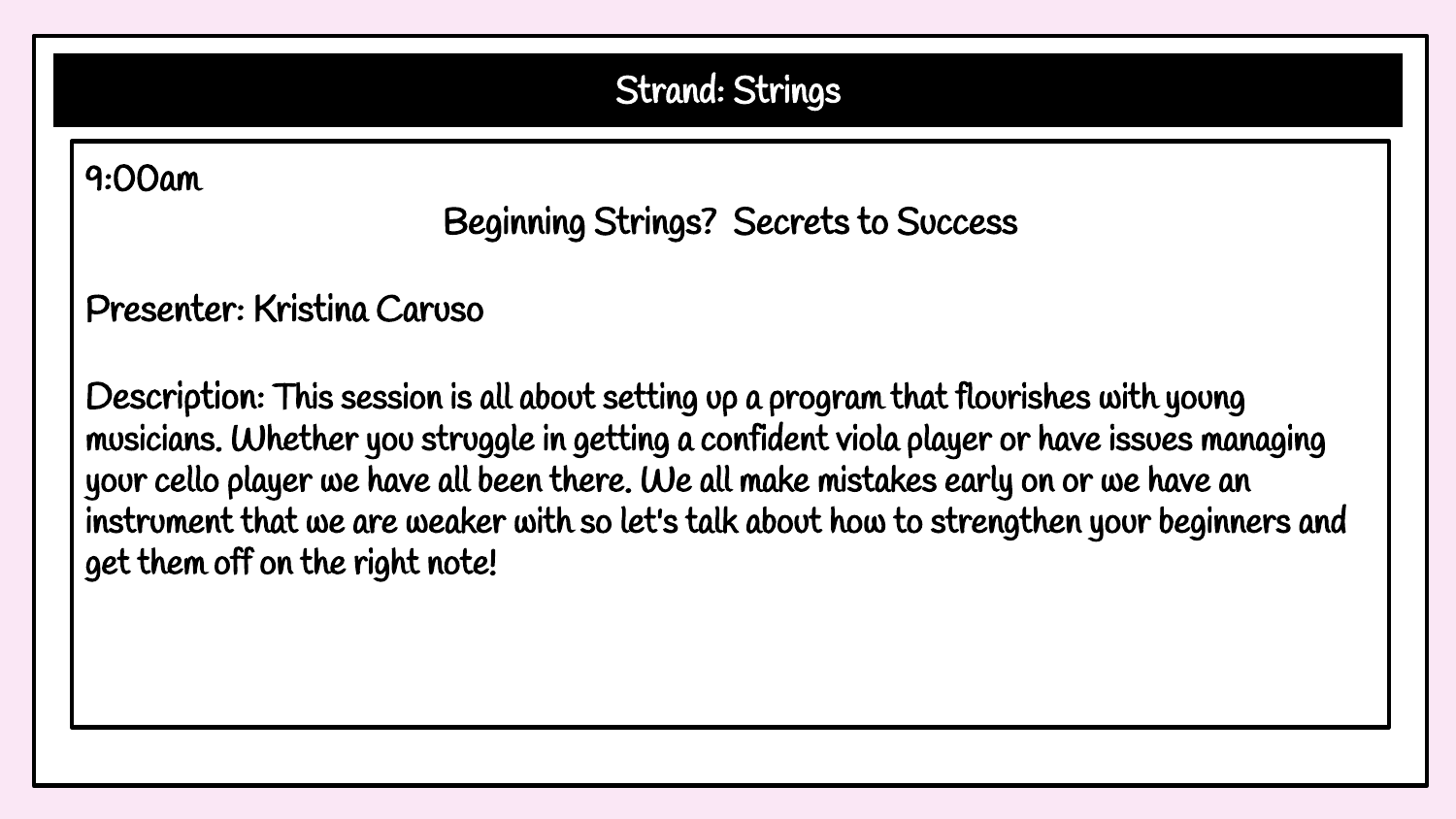# Strand: Strings

<span id="page-13-0"></span>12:00pm

Creating Obsessed Students: How to have a 90%+ retention rate

Presenter: Allison Wilkinson

Description: Applied music psychology is a very young field. When Paul Farnsworth published the first book on the social psychology of music in 1954, he probably didn't imagine it would take until 1997 for this discipline to be truly established as a legitimate line of research. There is a world of new information that simply wasn't available even 25 years ago, and what we've found out in those years is nothing short of revolutionary. In this session, you'll learn to bring this incredible new wealth of knowledge to the music

classroom, in a way that is easily accessible to busy music teachers. You will be introduced to the basics of the brain, what you need to know to improve your teaching, and how to use your new understanding to create wildly improved student retention and even student obsession.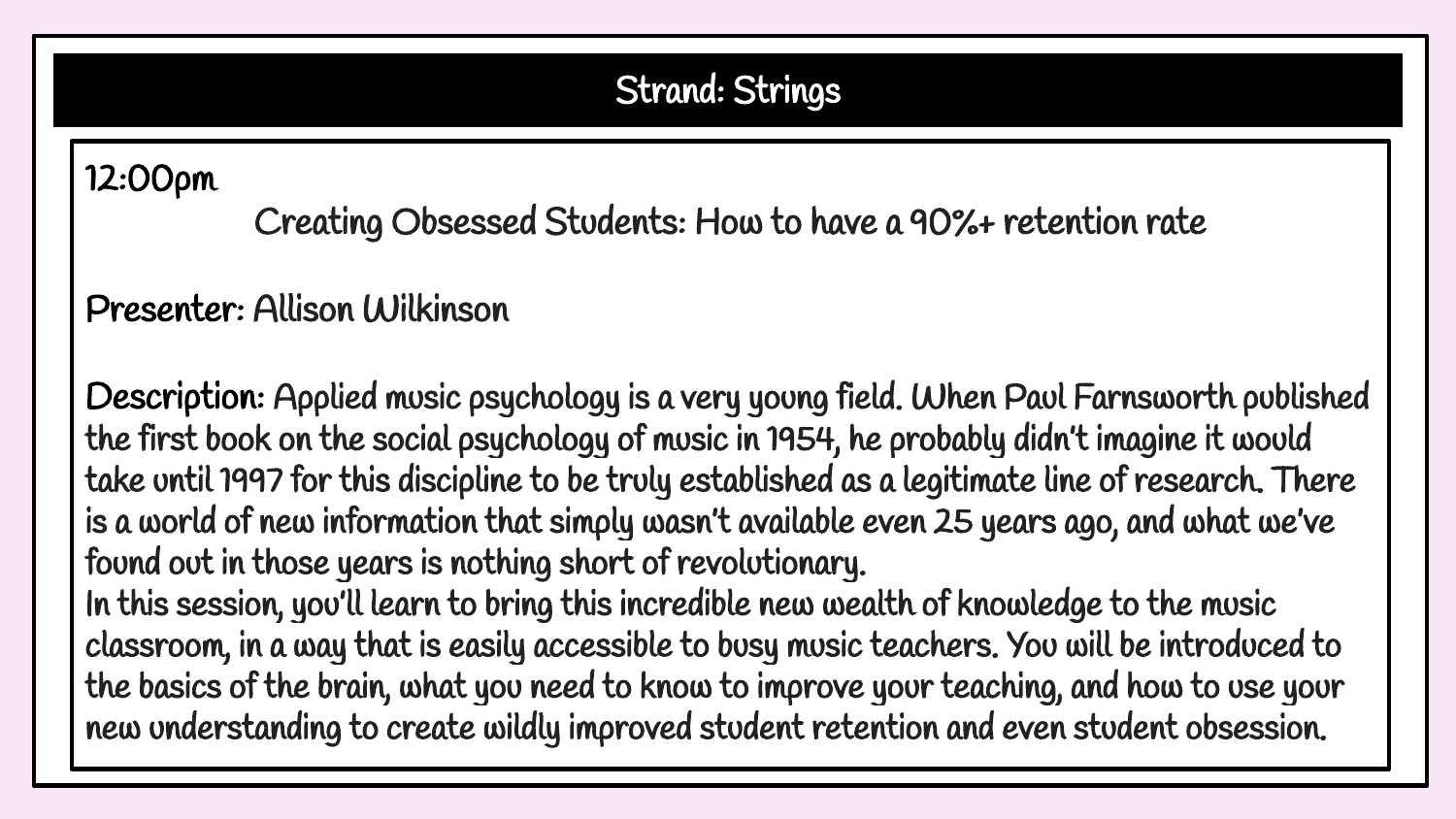<span id="page-14-0"></span>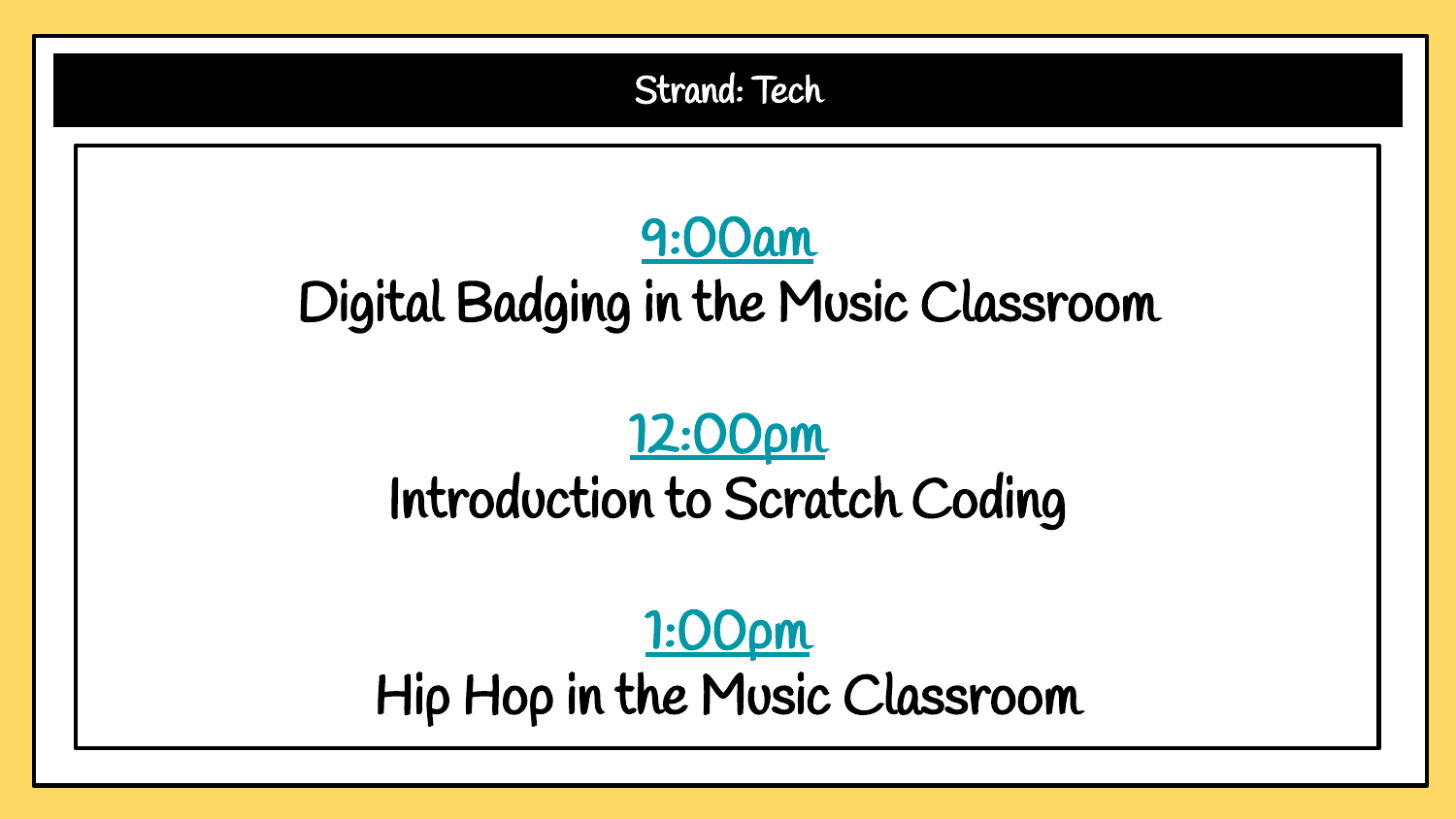Strand: Tech

#### <span id="page-15-0"></span>9:00am

Digital Badging in the Music Classroom

Presenter: Stephanie M. Riley

Description: Digital Badging is a system that individuals complete to show competency or achievement in any given area. It could be viewed as a digital portfolio or a digital checklist, but with specific steps to be taken by the student in order to complete the program. Teachers of all grade levels and specialties will explore how digital badging can be implemented in their classrooms and how it can benefit both their students and themselves.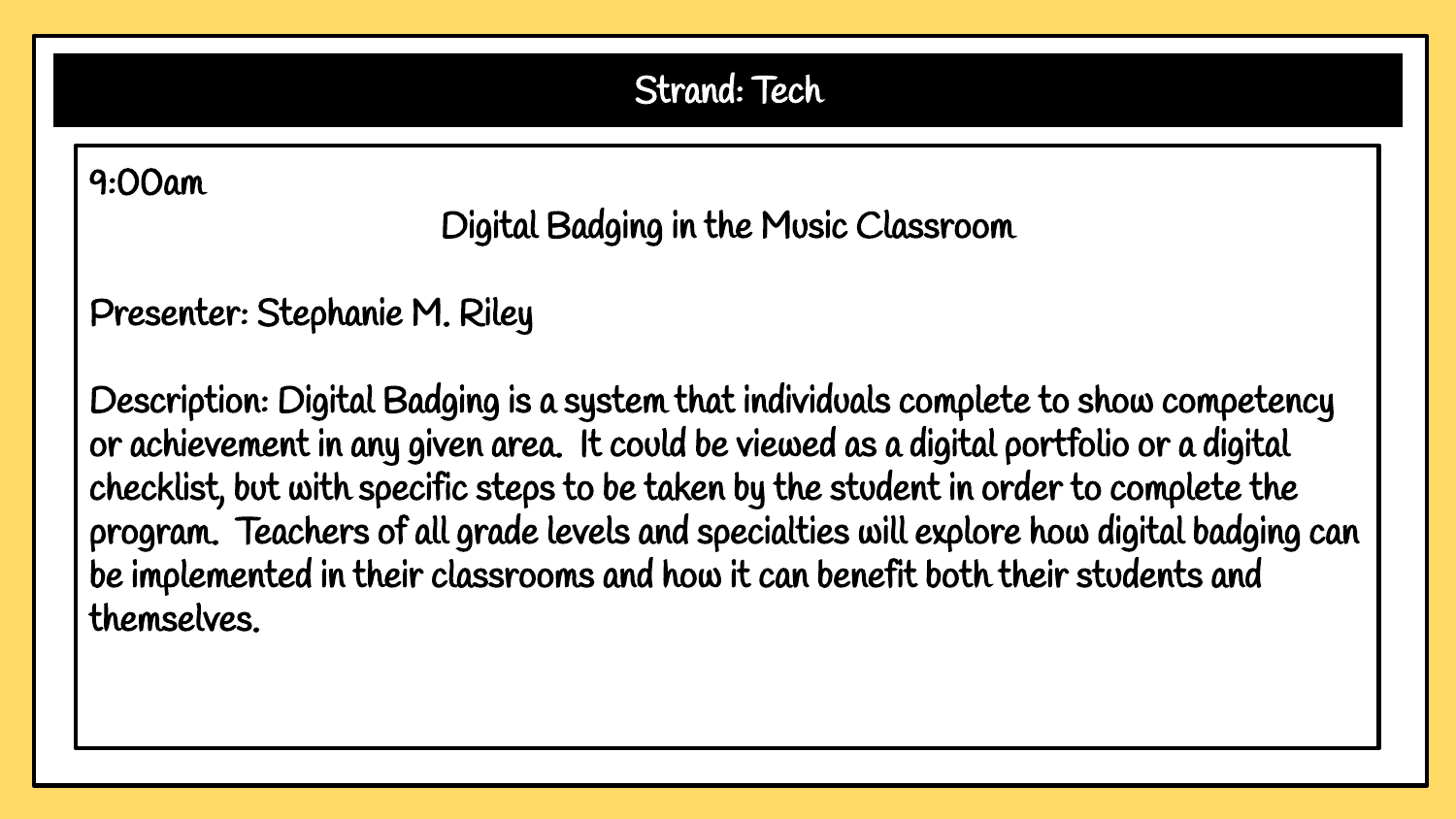### Strand: Tech

<span id="page-16-0"></span>12:00pm

Introduction to Scratch Coding

Presenter: Anthony Beatrice

Description: Scratch is a high-level block-based visual programming language and website target primarily at children 8-12 as an educational tool for programming. Participants will learn how to utilize the software with music creation in mind.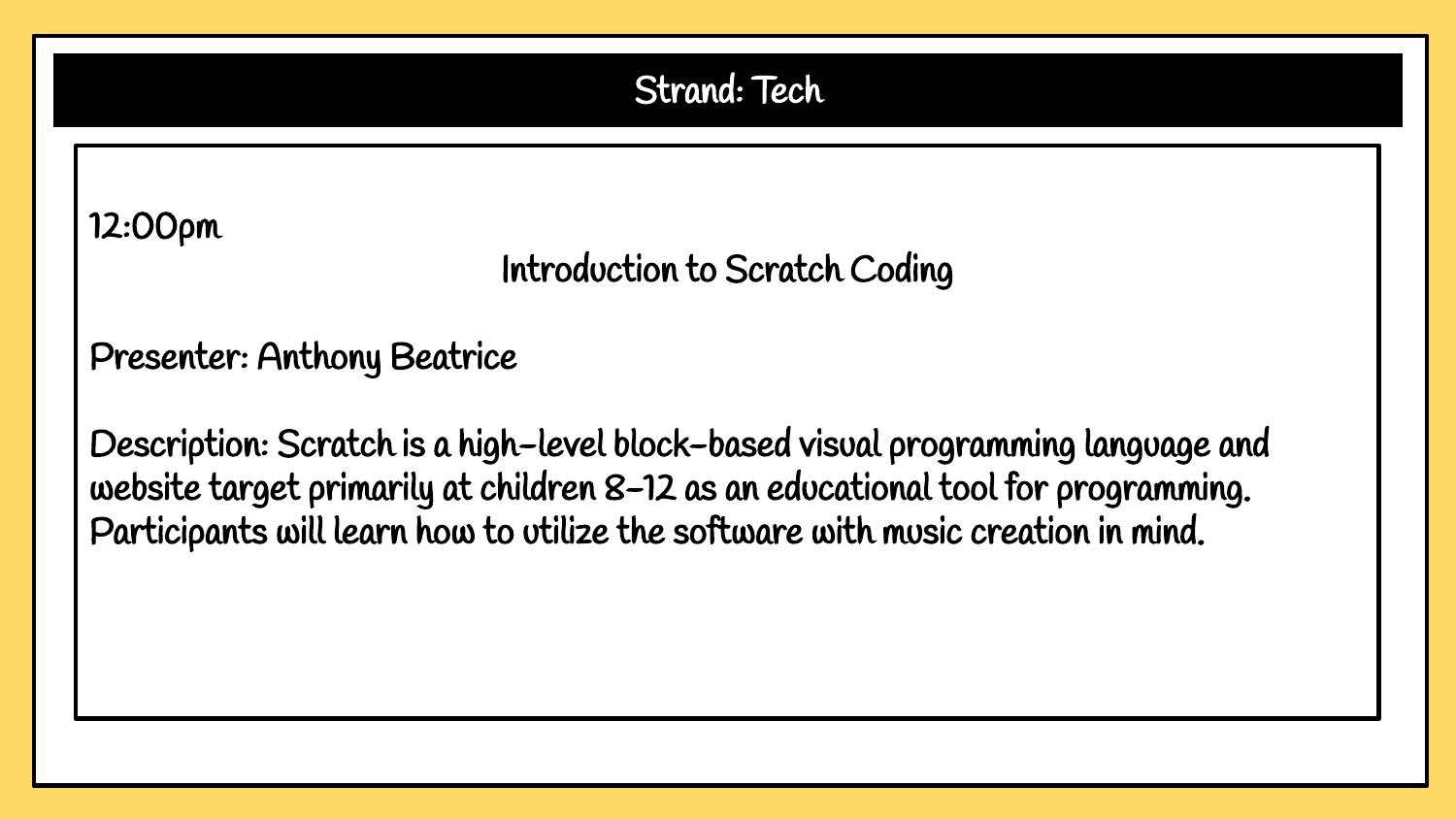# Strand: Composition

# <span id="page-17-0"></span>12:00pm

Hip Hop in the Music Classroom

Presenters: Meaghan O'Connor-Vince

Description: This session will explore how to effectively use Hip-Hop and MusicFirst software as tools to teach students listening skills, composition, analysis and evaluation of music, sequencing, recording, and basic production techniques. This presentation provides a Hip-Hop composition unit with descriptions of lessons, resources, rubrics, and general student directions intended to produce tangible and authentic assessments of student learning for each project/song.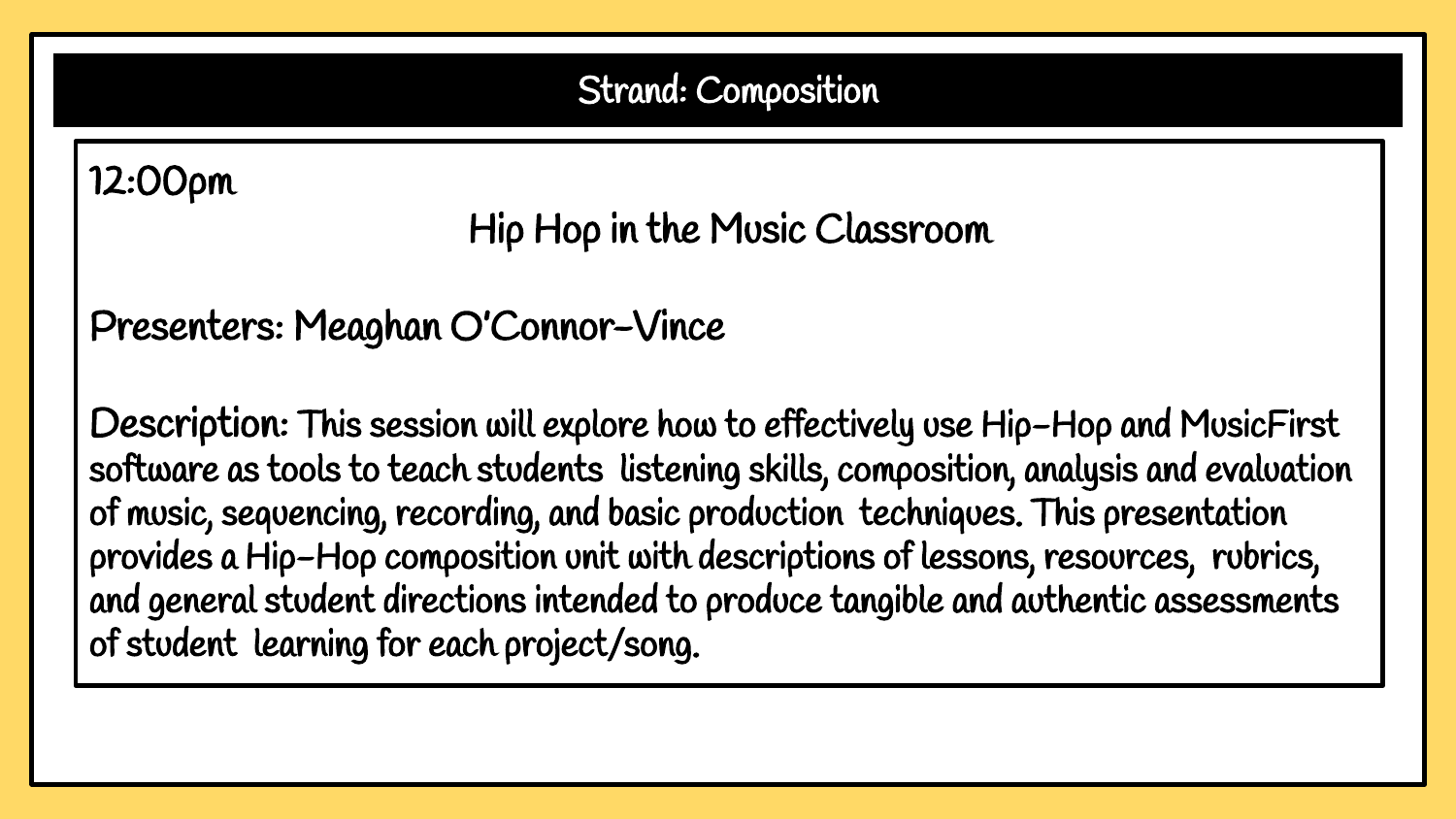# Strand: Composition

# <span id="page-18-0"></span>9:00am

# Composer Conversations

Presenters: Joe Pondaco and Jake O'Connor

Description: Composition council chair Joe Pondaco will lead an interview and question and answer session with local area composer Jake O'Connor: A recent graduate of the music composition programs at Ithaca college and Peabody. The discussion will focus on Jake's experiences as a young composer and composition major and ways to help prepare students to pursue undergraduate studies in music composition.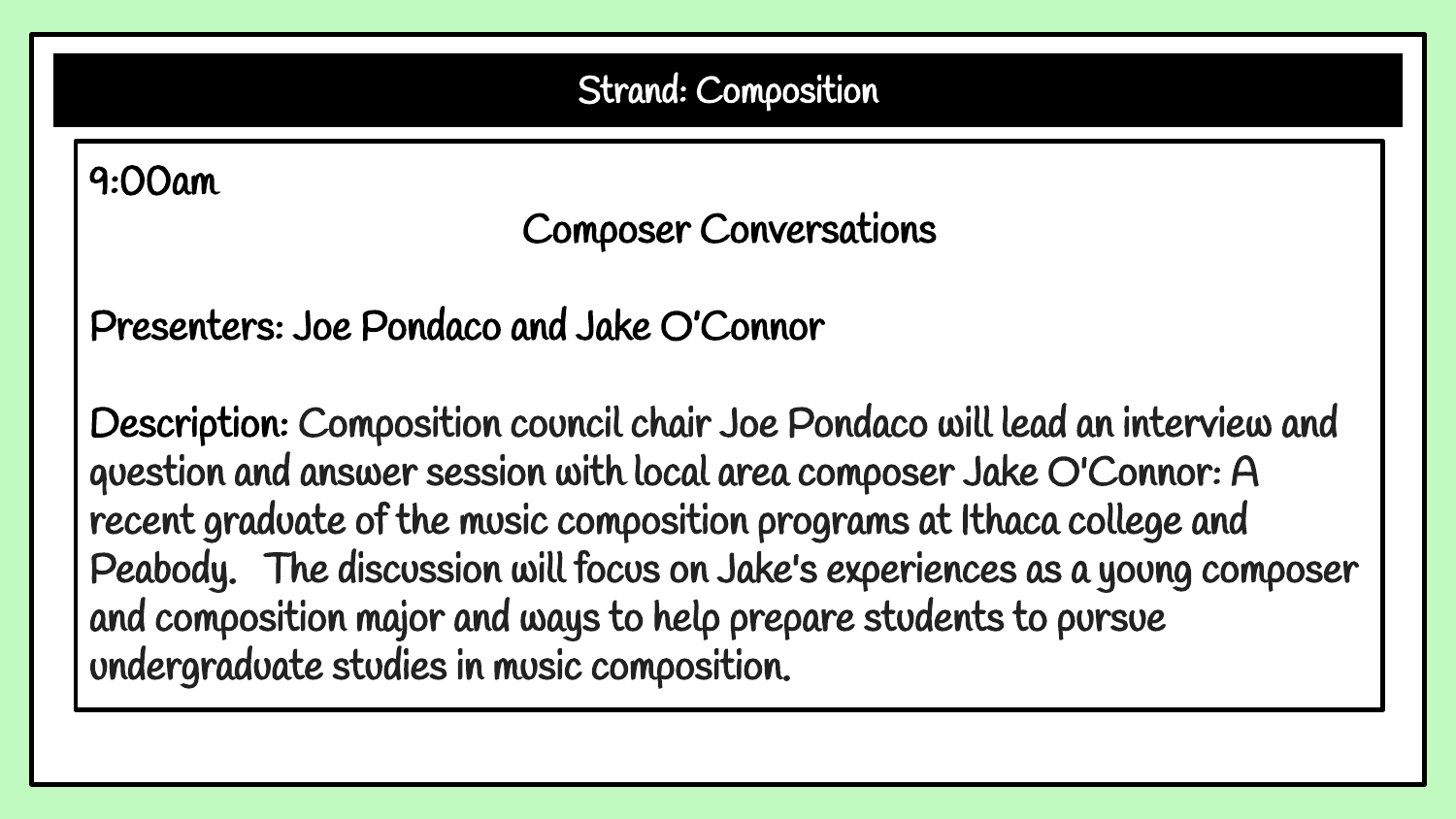# [9:00am](#page-20-0)

<span id="page-19-0"></span>Stay Gold: 5 Core Tenets for Building a Choral Program [10:00am](#page-21-0)

A Conversation with James Burton: The Lost Words [12:00pm](#page-22-0)

Making the Weather: Cultivating a Thriving Choral Community [1:00pm](#page-23-0)

Please Don't Stop the Music; Creating a space for Pop Music in Choir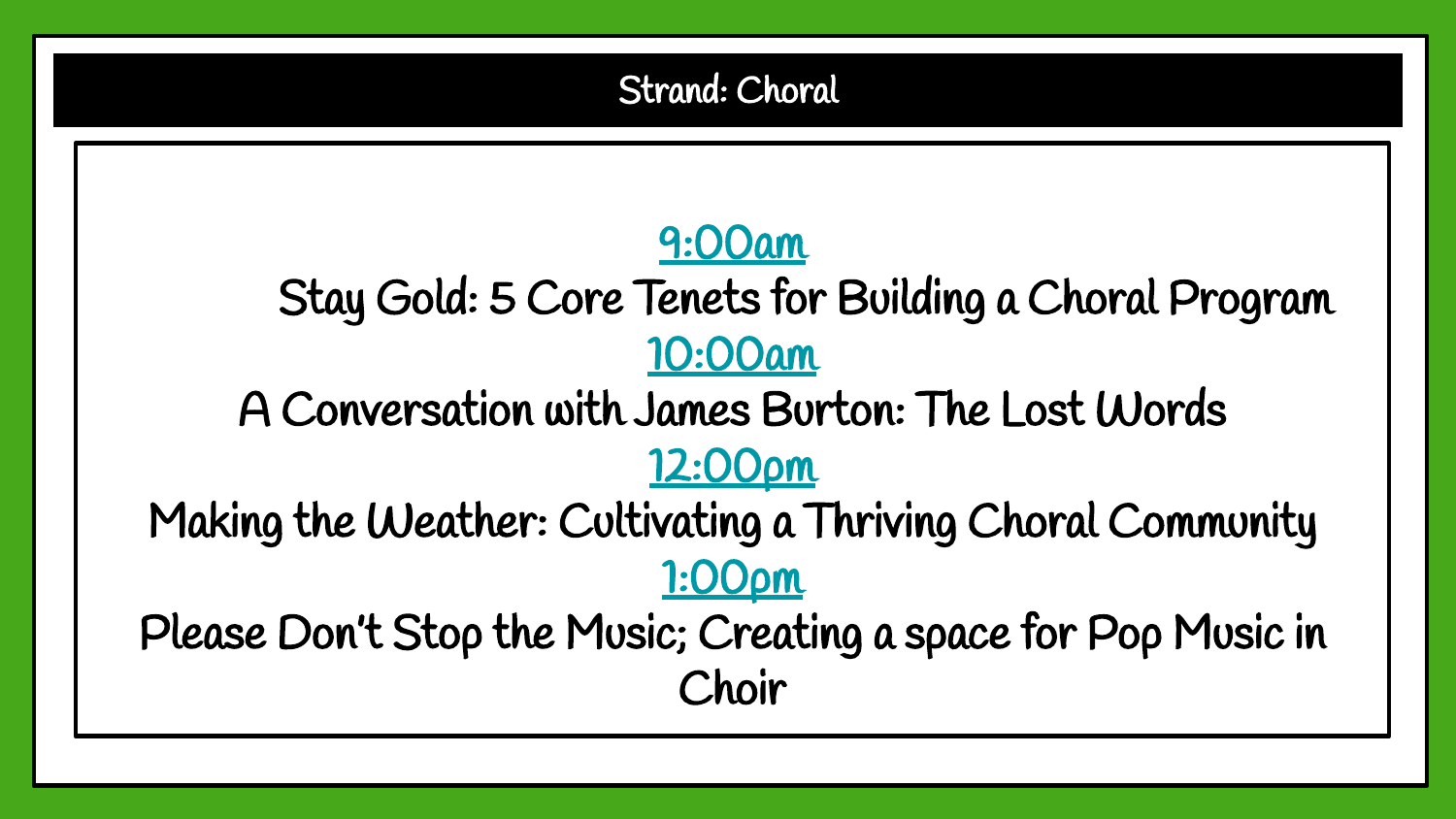# <span id="page-20-0"></span>9:00am

Stay Gold: 5 Core Tenets for Building a Choral Program

# Presenters: Eric Posado

Description: Inheriting a choral program is challenging. Success can be defined as creating a culture that fits one's vision, core values, style, and students. No matter the level, it is important to stay true to one's self while building a program. To achieve this, identify values that will permeate one's program. Dr. Posada will focus on five core tenets that will build, motivate, and innovate your program.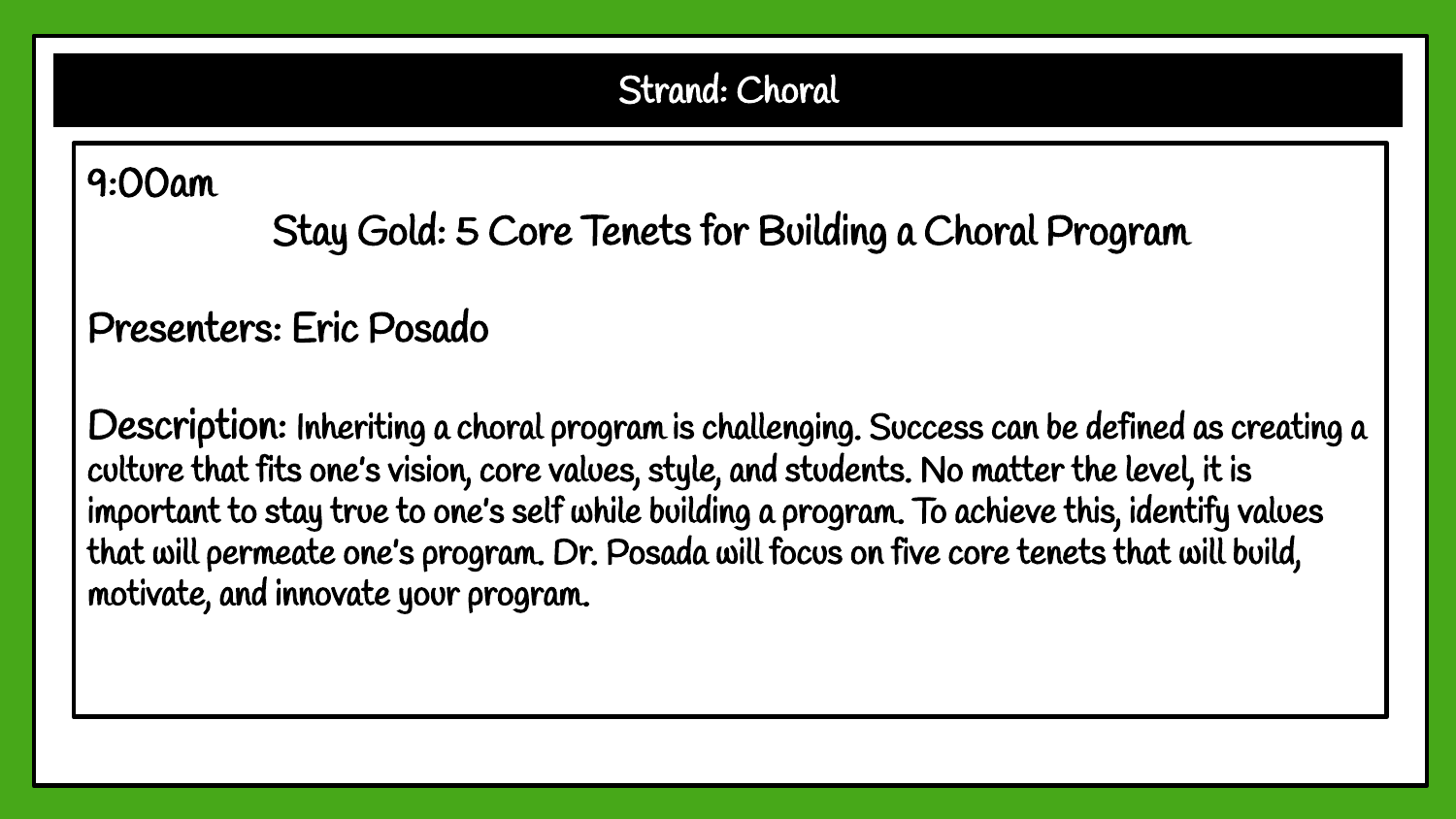# <span id="page-21-0"></span>10:00am

A Conversation with James Burton: The Lost Words

# Presenters: James Burton, Kendra Nutting-Moderator

Description: Join the Boston Symphony Orchestra's Choral Director and conductor of the Tanglewood Festival Chorus James Burton as he discusses his choral adaptation of the children's book *[The Lost Words](https://www.penguin.co.uk/articles/2017/designing-the-lost-words.html)*, written by Robert Macfarlane and illustrated by Jackie Morris. Mr. Burton will share his thoughts on the composition process, writing for and working with children's voices, connecting literature with music, and the many ways in which The Lost Words provides young singers with meaningful ways to connect with the world around them and to explore their own creativity. The vocal score is published by [Edition Peters](https://www.editionpeters.com/product/the-lost-words/ep73416a).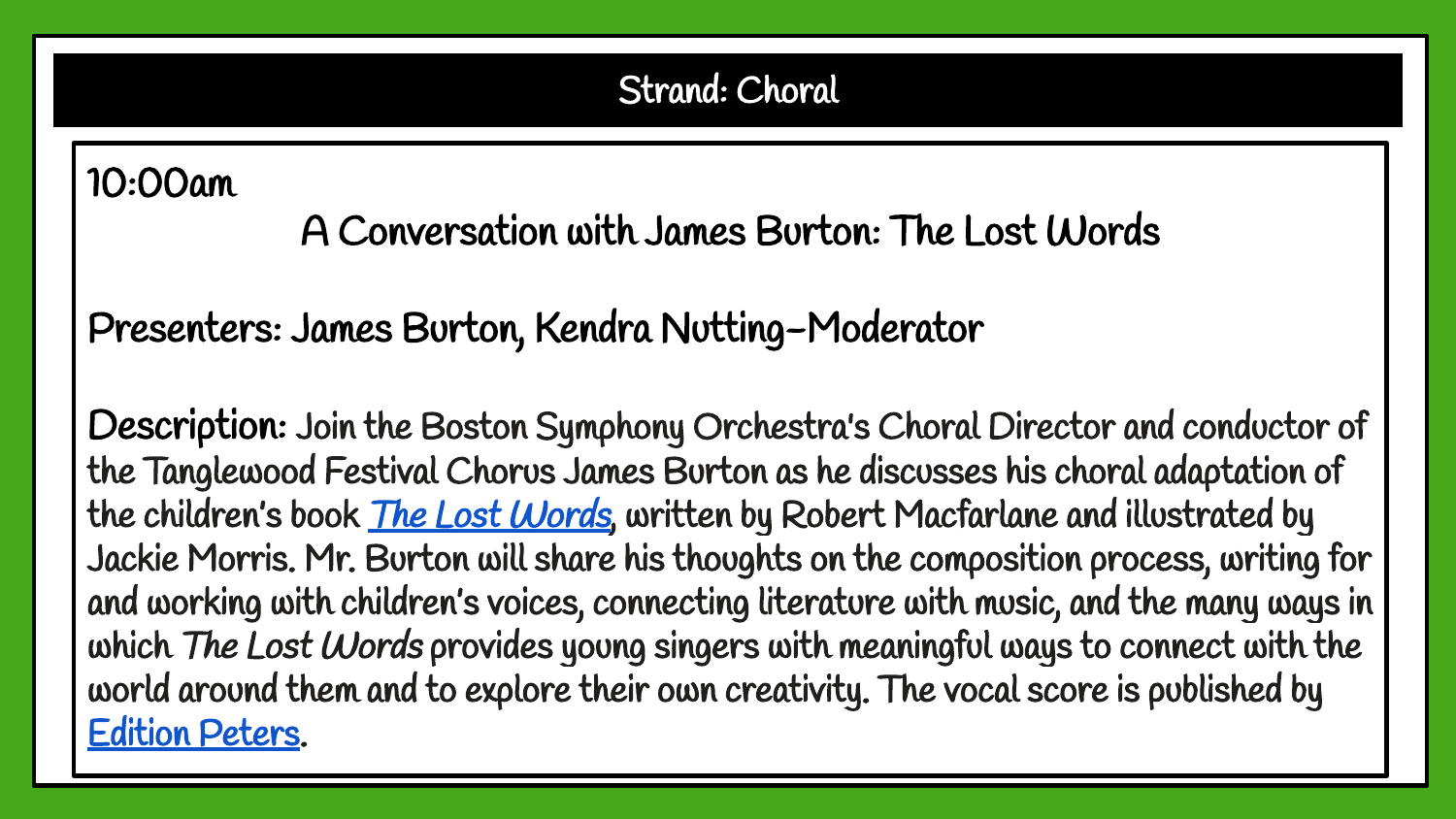# <span id="page-22-0"></span>12:00pm

Making the Weather: Cultivating a Thriving Choral Community

# Presenters: Lauren Ramey

Description: Singers in our ensembles thrive when there is a shared sense of purpose, belonging, and connection. Haim Ginott states that it is us, the teacher-conductor, who "makes the weather." The climate of the ensemble and the investment of its members are intrinsically shaped by the relationships that directors create with their singers. In this session, we will explore how to build trusting relationships that serve our students/singers and use them as a basis for relentlessly pursuing musical excellence and creating a thriving musical community. Teachers will begin to see the effects immediately and will plant the seeds for growth in the choral ensemble for years to come.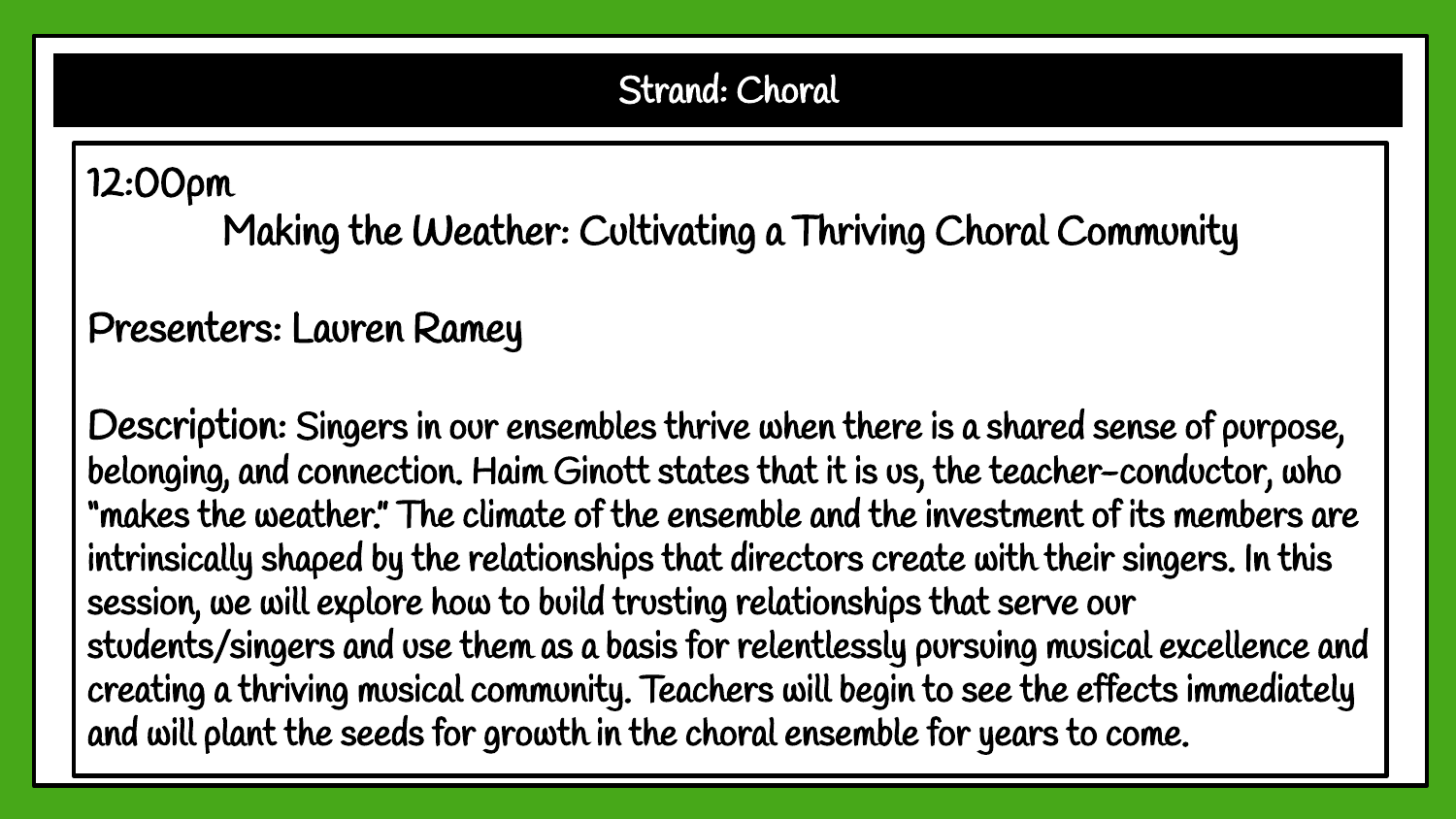# <span id="page-23-0"></span>1:00pm

Please Don't Stop the Music: Creating a Space for Pop Music in Choir

# Presenters: Eric Rubenstein

Description: "Popular" and vernacular musics sometimes carry a negative connotation among choral directors, and some may be insistent on separating "student music" from "school music." Research not only supports the musical and social impact of popular music in the classroom, but its pervasive connection to a child's humanity. This session will not only discuss trends in student engagement, but will also discuss avenues of curriculum reform, philosophy, and materials, while equipping teachers with the information (and updated perspective) necessary to include commercial music in their choral ensembles.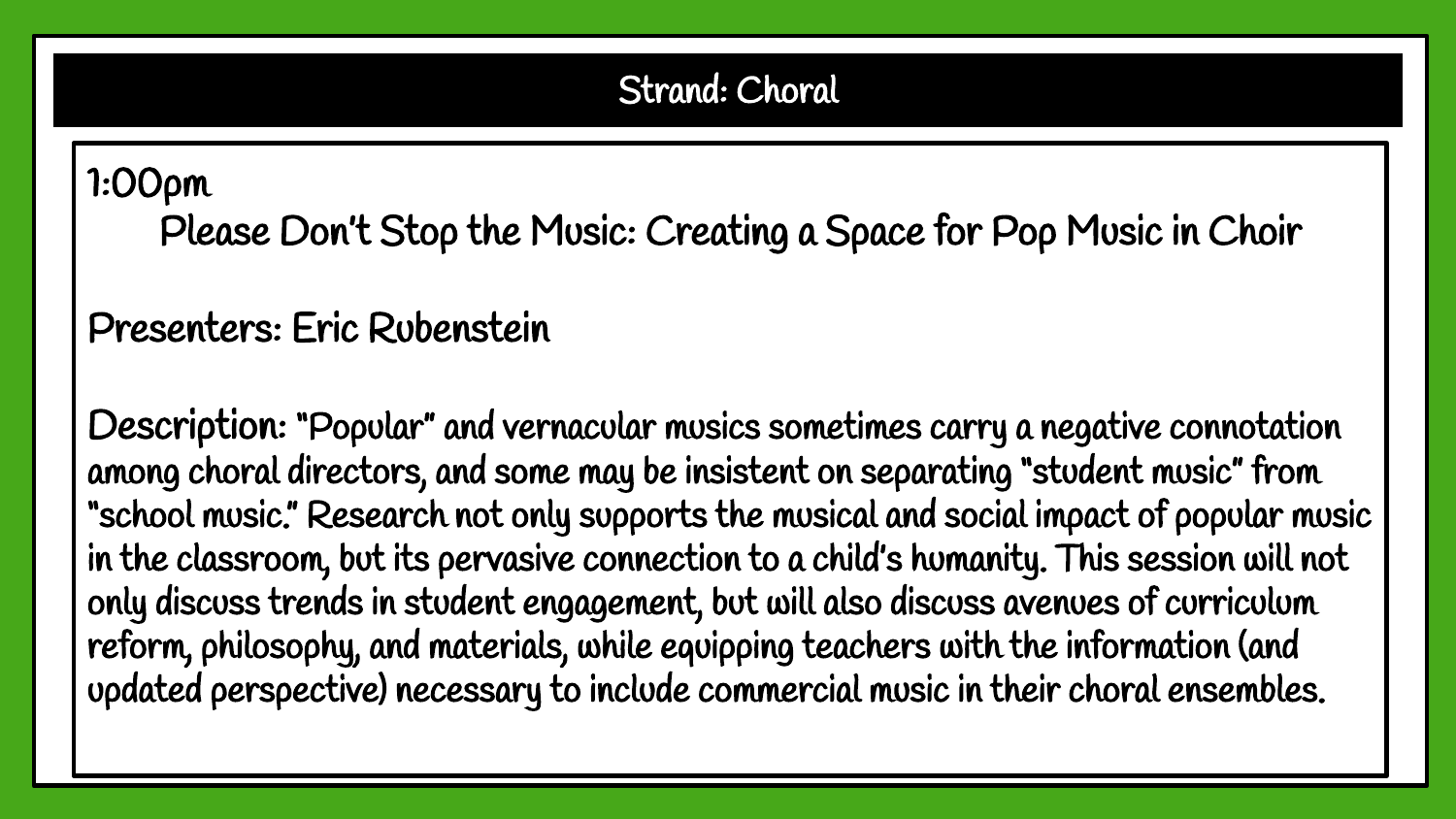<span id="page-24-0"></span>Strand: Band and Jazz Band [9:00am](#page-25-0) Basic Woodwind and Brass Repair for the Music Educator [10:00am](#page-26-0) Recruiting, Retention and Rebuilding in Band [12:00pm](#page-27-0) Jazz Piano Comping Tips for the Developing Jazz Pianist [1:00pm](#page-28-0) Jazz Drum Set Tips for Developing the Jazz Drummer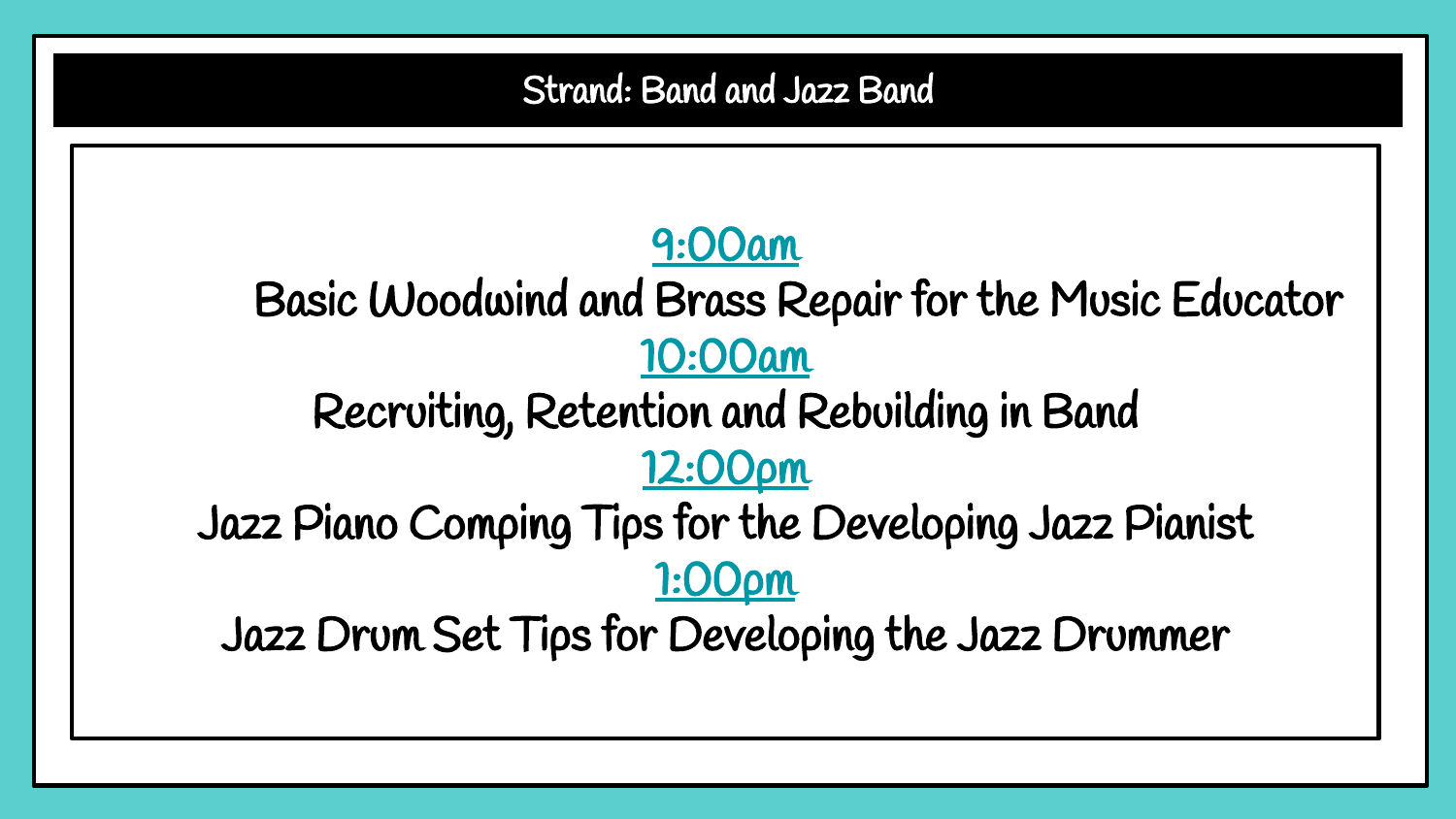# <span id="page-25-0"></span>9:00am

Basic Woodwind and Brass Repair for the Music Educator

# Presenters: Mike Leonard

Description: This session will address everyday and emergency repairs for woodwind and brass instruments. It will guide educators in how to troubleshoot issues, perform basic pad replacement, spring adjustment, valve issues, what tools and supplies to have on hand, etc. It will also address "what not to do" so as to not worsen the issue.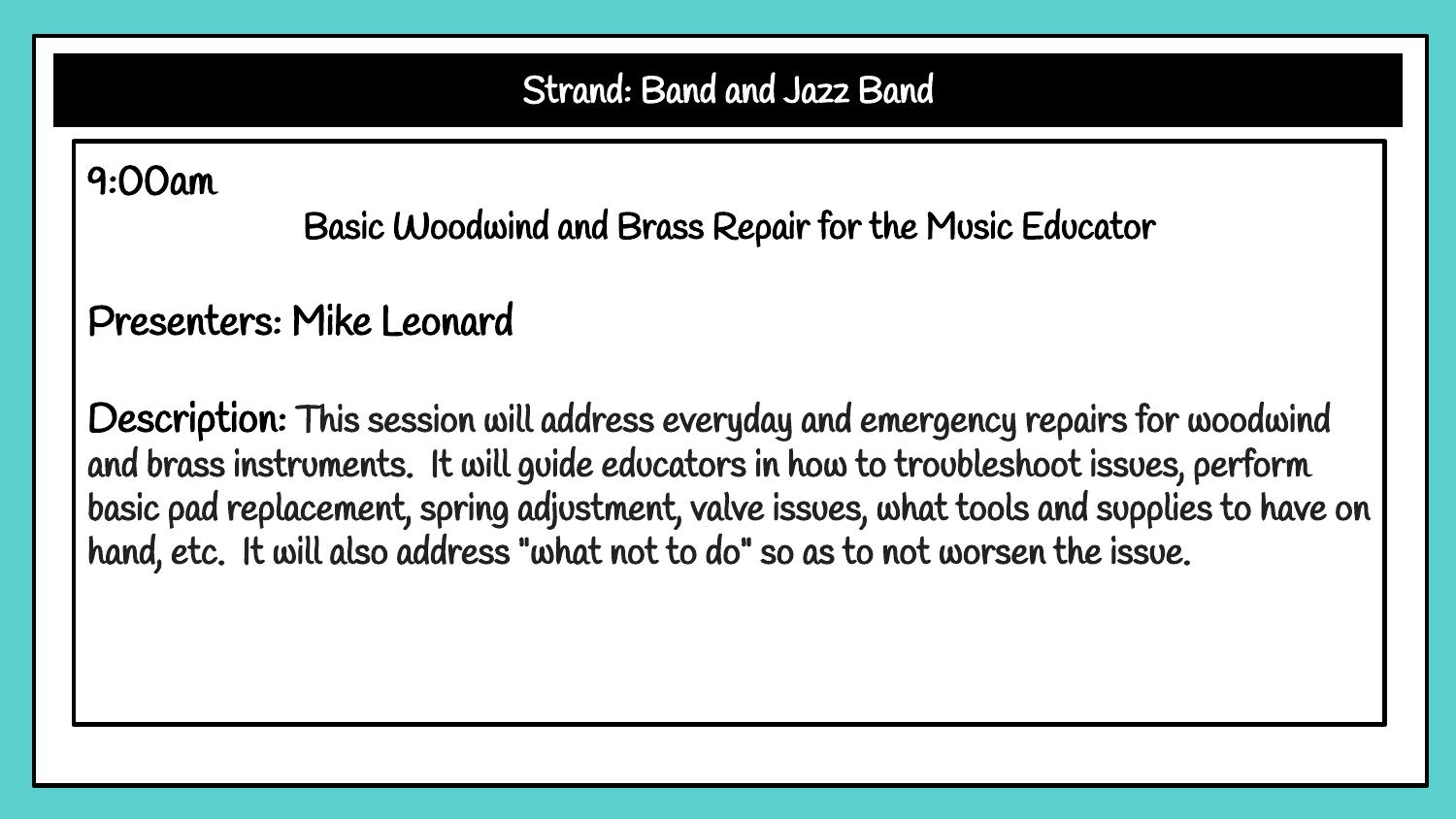# <span id="page-26-0"></span>10:00am

Recruiting, Retention and Rebuilding in Band

Presenters: Rebecca Makara and Dave Daquil

Description: This session will address best practices for recruiting new elementary and middle school band players and retaining the ones you currently have. They will also share tips on innovative teaching ideas during covid that have helped their program thrive.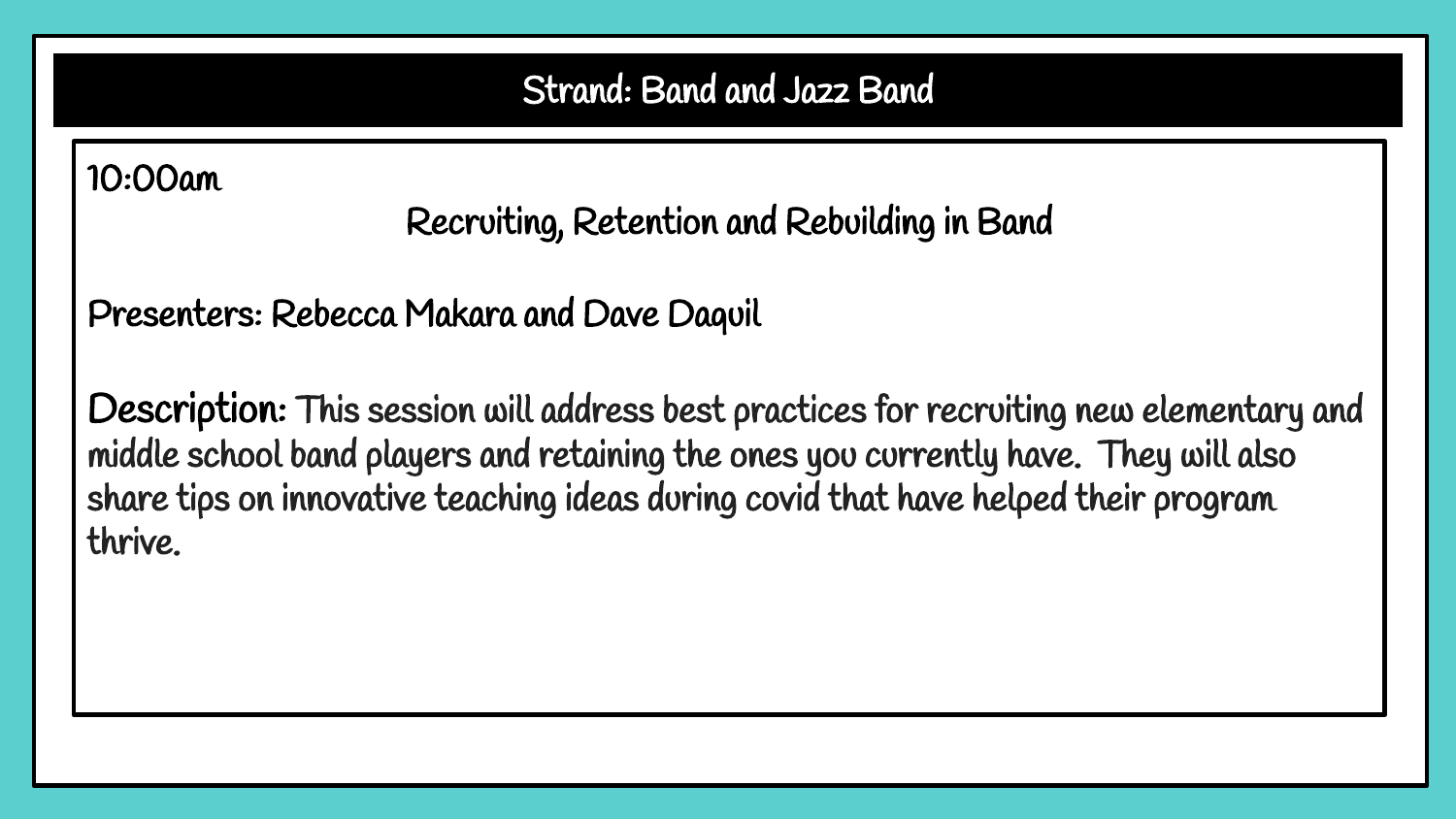<span id="page-27-0"></span>12:00pm

Jazz Piano Comping Tips for the Developing Jazz Pianist

Presenters: Jamie Saltman

Description: This session will address how to encourage and develop your middle school and high school jazz pianists. Topics covered will include: Basic jazz chord voicings, the art of comping over chord progressions, making the transition from a trained classical pianist into the jazz idiom, basic jazz improv and pedagogy, interpreting typical jazz band charts, and various resources.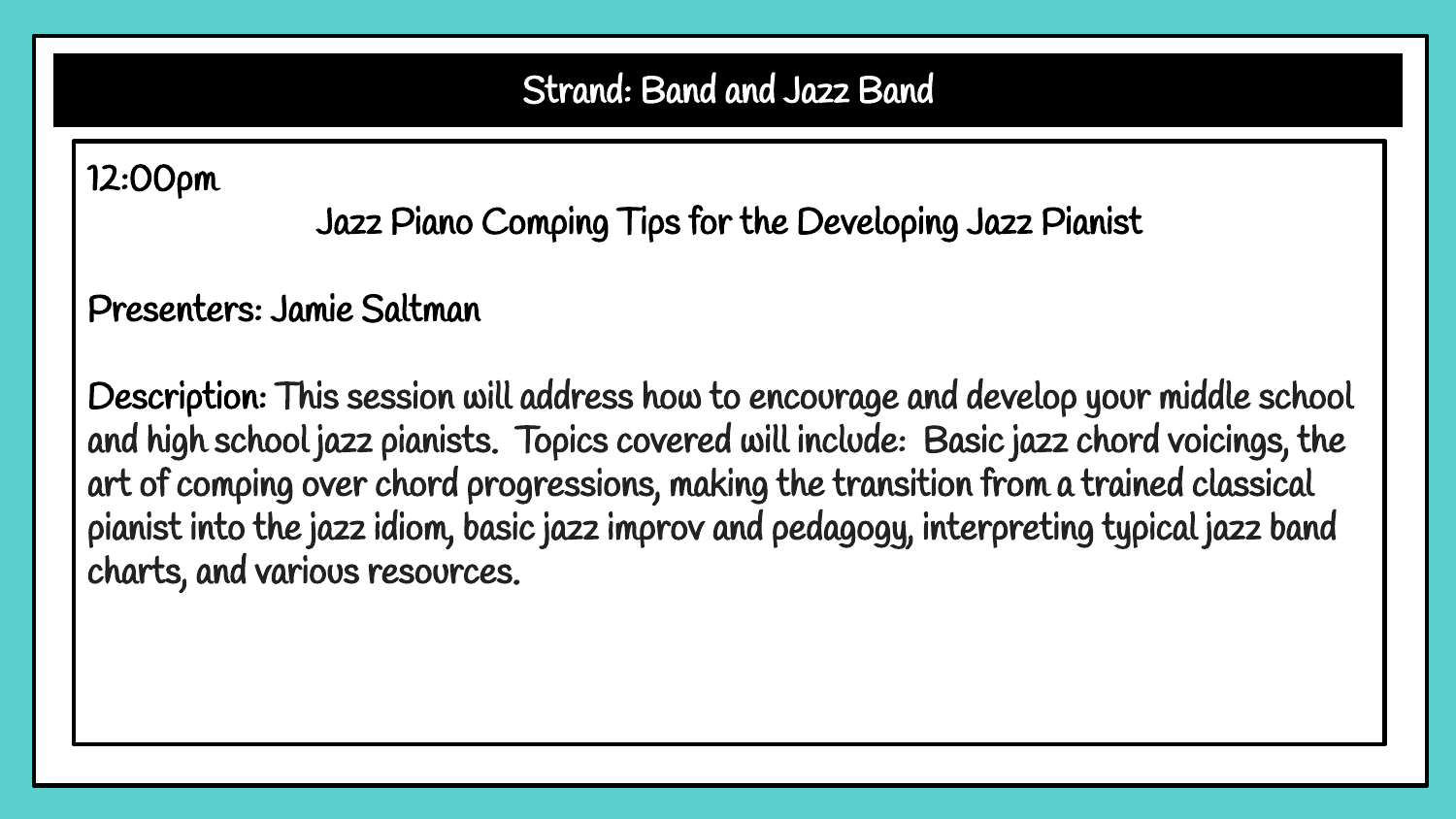# <span id="page-28-0"></span>1:00pm

Jazz Drum Set Tips for Developing the Jazz Drummer

## Presenters: Kevin Fortuna

Description: This session will address how to develop your middle school and high school jazz drummers. Topics covered will include basic jazz drumming patterns for Swing, Latin, Funk, Rock, and Brushwork. He will also address tips for fills, left/right hand independence, appropriate jazz drum kit set-up, making the transition from being a concert band drummer to a set player, and various resources. He will also address advanced and contemporary jazz drum set concepts.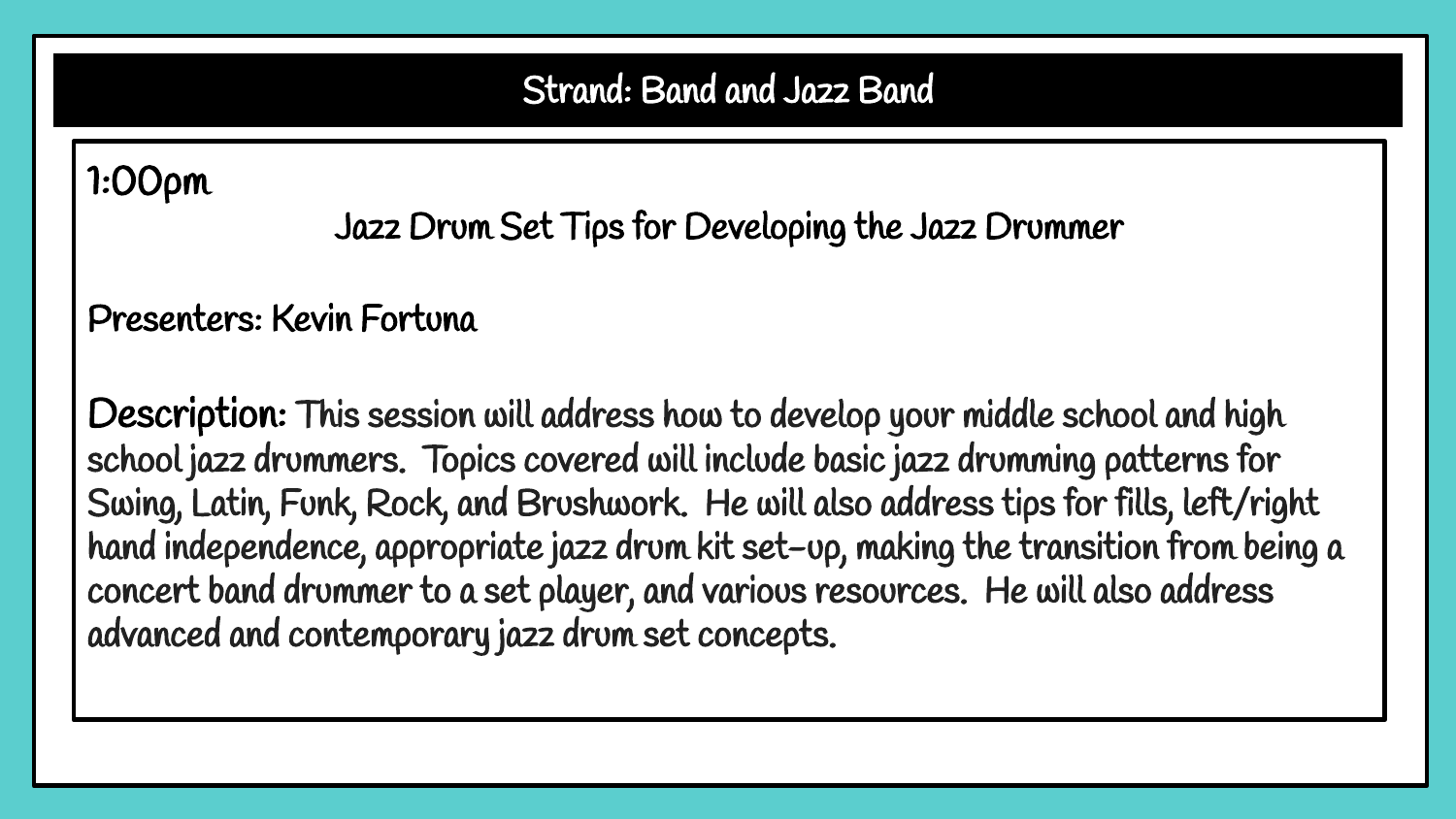<span id="page-29-0"></span>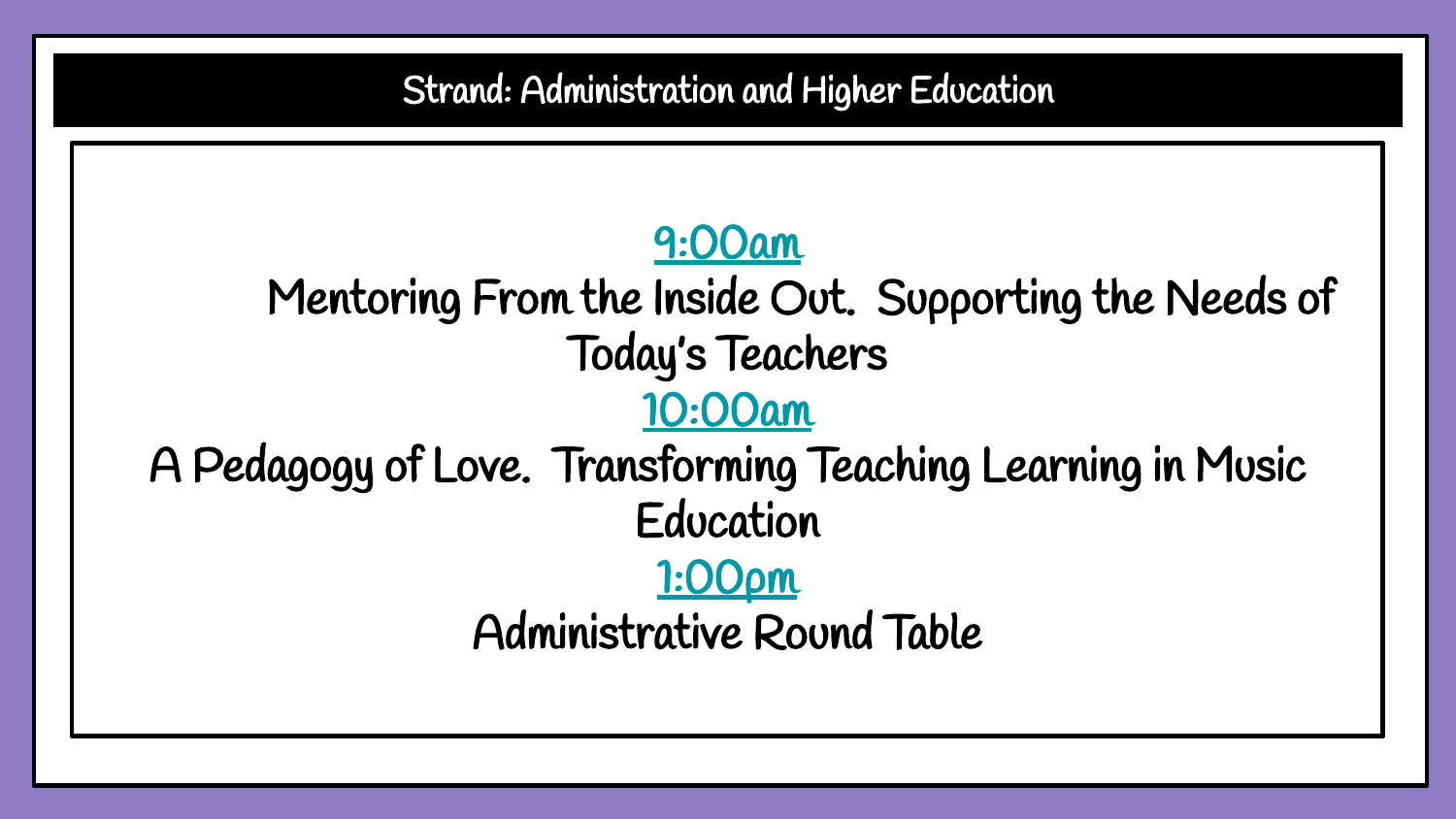# Strand: Administration and Higher Education

<span id="page-30-0"></span>9:00am

Mentoring From the Inside Out. Supporting the Needs of Today's Teachers

Presenters: Dr. Erin Zaffini

Description: Mentoring from the inside-out: Supporting the needs of today's teachers. This interactive session will focus on the mentorship of novice teachers by providing training for mentors within the field. Using research-based practices, participants will be trained in mentoring tools and strategies that will help them cultivate positive mentor-mentee partnerships. Participants will learn the following:

(1) different observation and feedback models for pre-service teachers,

(2) the differences between mentoring pre-service and in-service teachers,

(3) mentoring through digital means, and

(4) various ways in which mentors can promote reflection and action within their mentees. Participants will also share their own mentor experiences in hopes of revealing additional hidden practices with each other.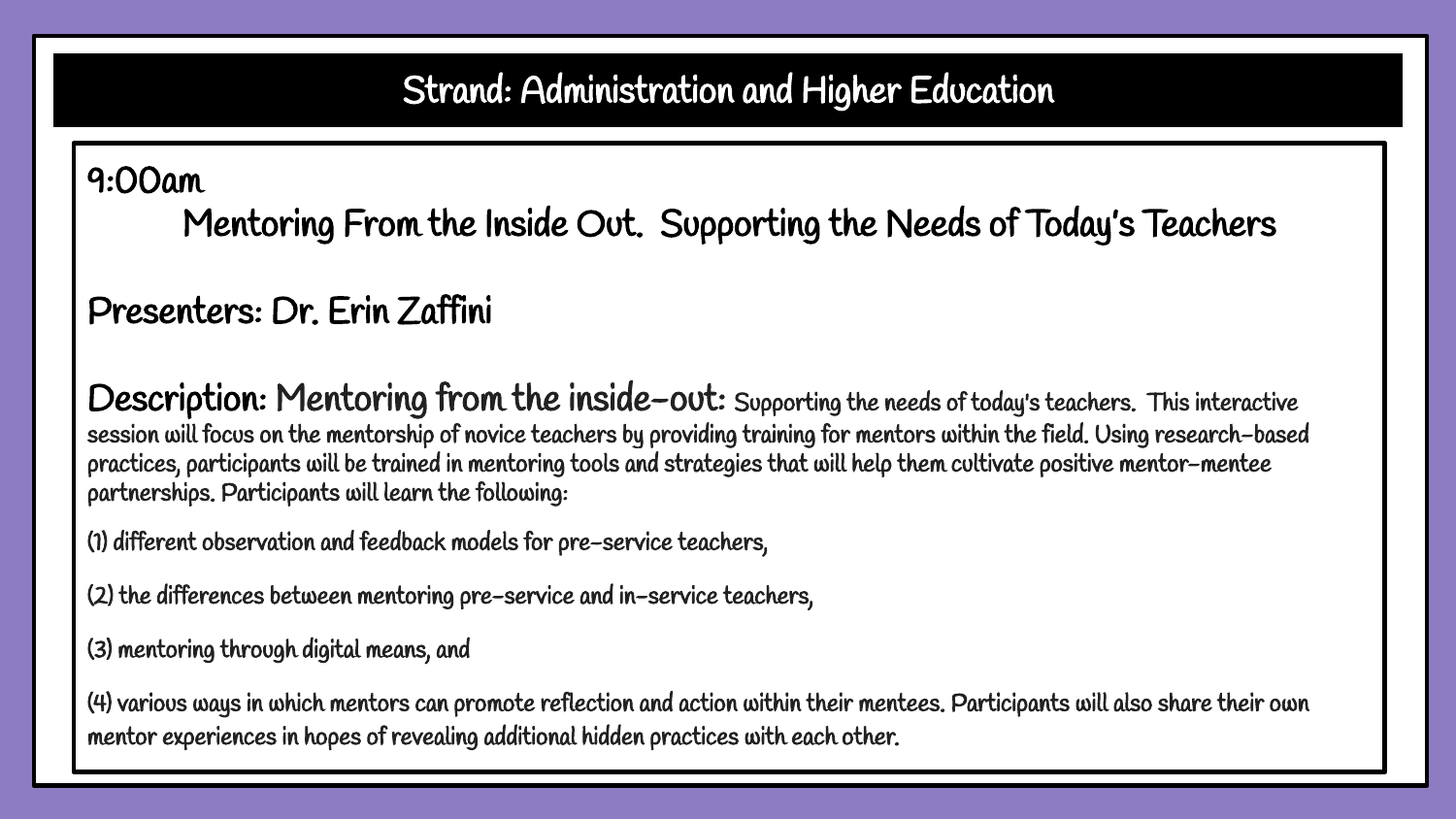### Strand: Administration and Higher Education

<span id="page-31-0"></span>10:00am

A Pedagogy of Love. Transforming Teaching Learning in Music Education

Presenters: Dr. Ruth Debrot and Dr. Kinh Vu

Description: The purpose of this Youth Participatory Action Research (YPAR) project was to examine teaching and learning in the undergraduate music education program at Boston University. By working collaboratively, with students, we will seek to determine if the undergraduate curriculum meets the pedagogical, social, and emotional needs of pre service students. Our work will be guided by Freire's (1998) dialogic conception of the teacher/mentor as co learner and we will use a humanizing, problem-posing approach grounded in love, action and understanding (Nhat Hanh, 2007). We intend that student researchers will be able to position themselves as educators, lifelong learners, and producers of knowledge.